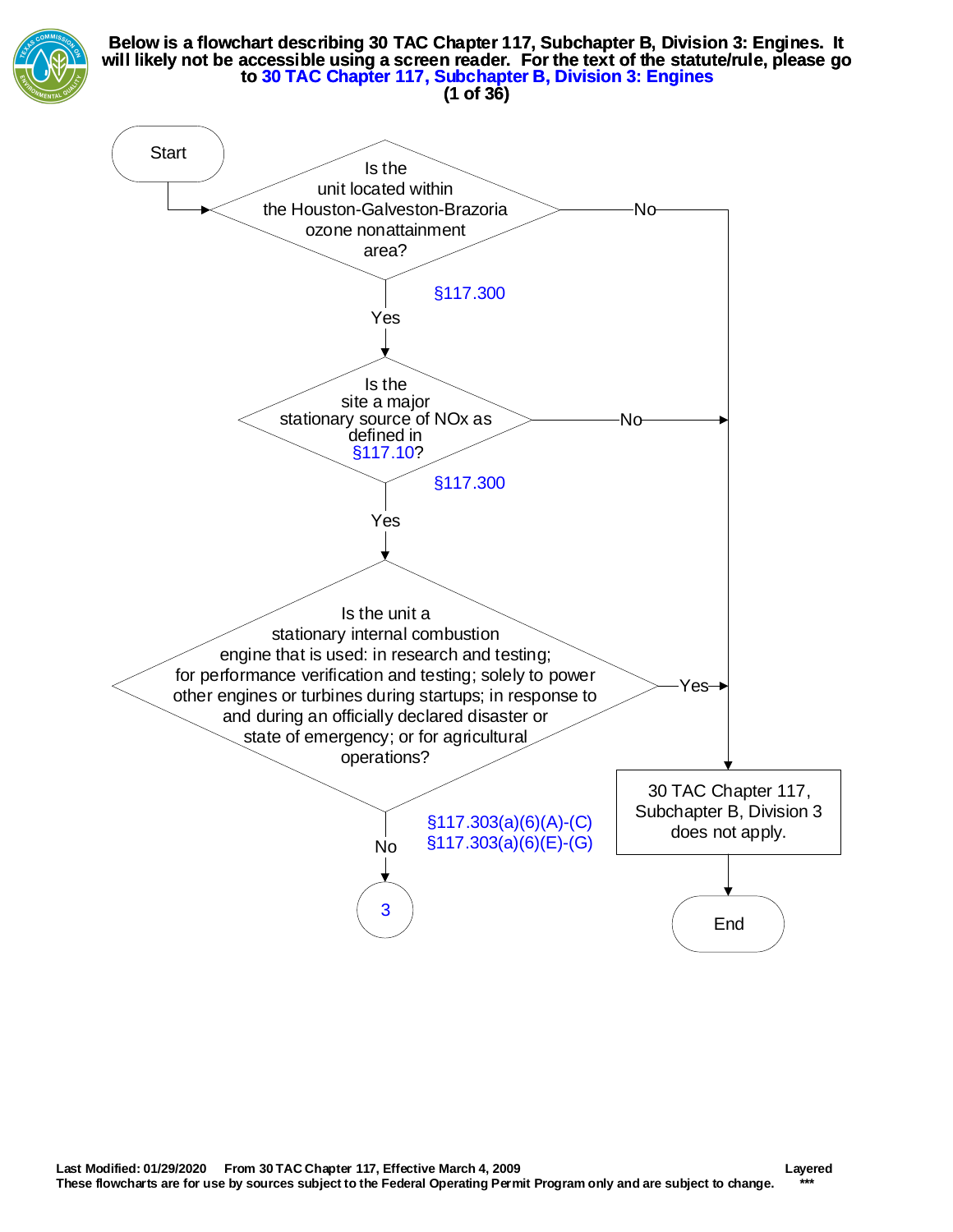<span id="page-1-0"></span>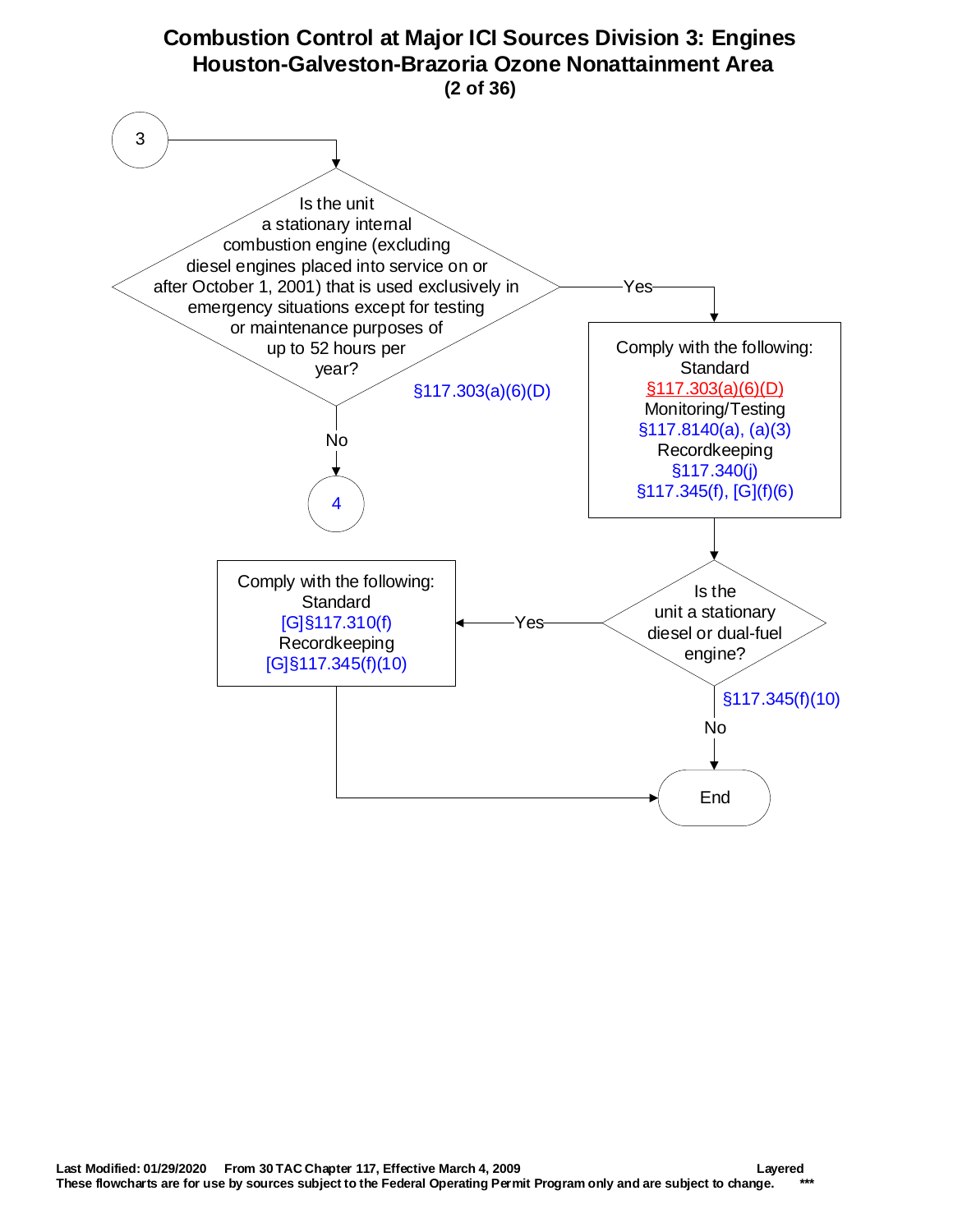<span id="page-2-0"></span>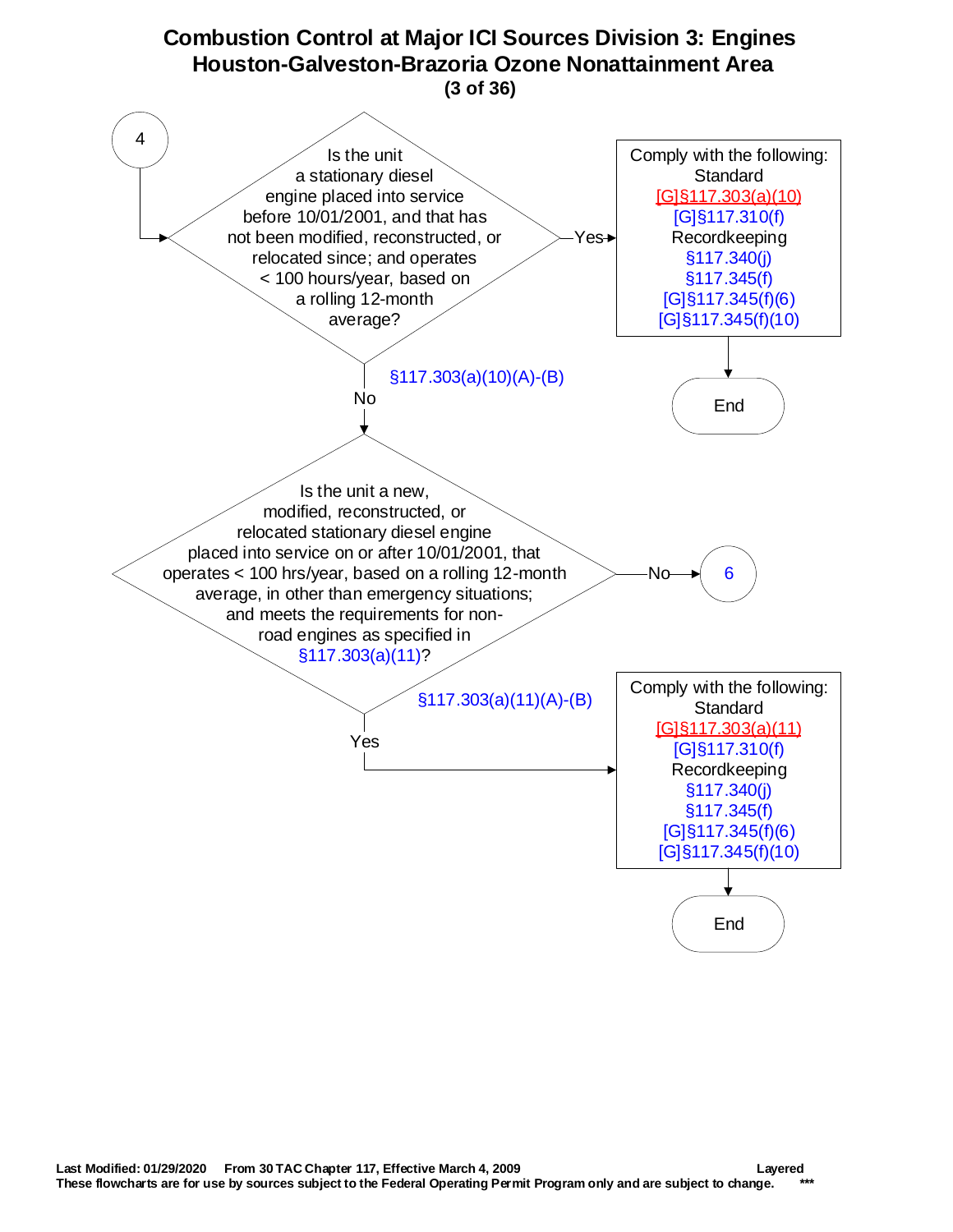## **Combustion Control at Major ICI Sources Division 3: Engines Houston-Galveston-Brazoria Ozone Nonattainment Area**

**(4 of 36)**

<span id="page-3-0"></span>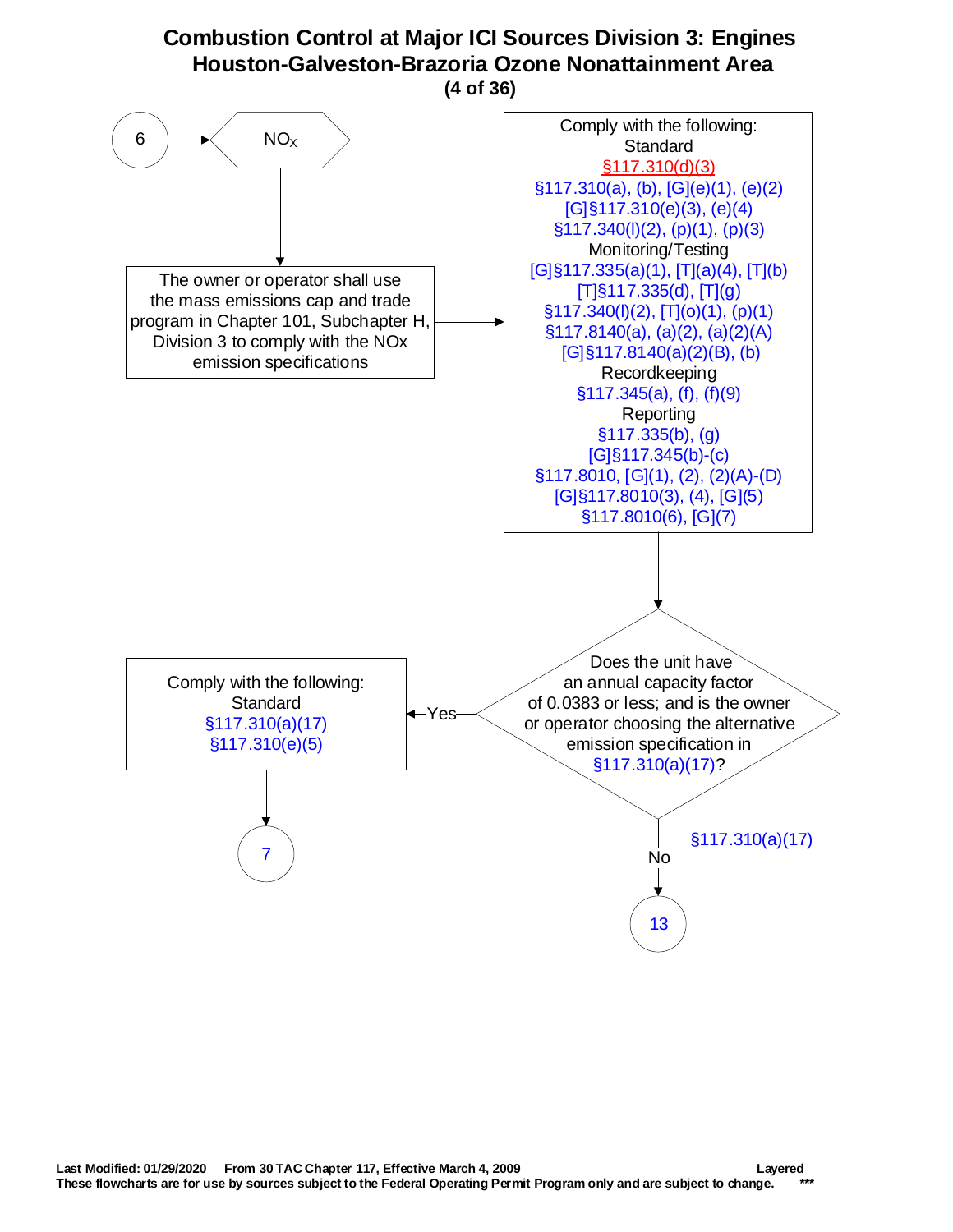<span id="page-4-0"></span>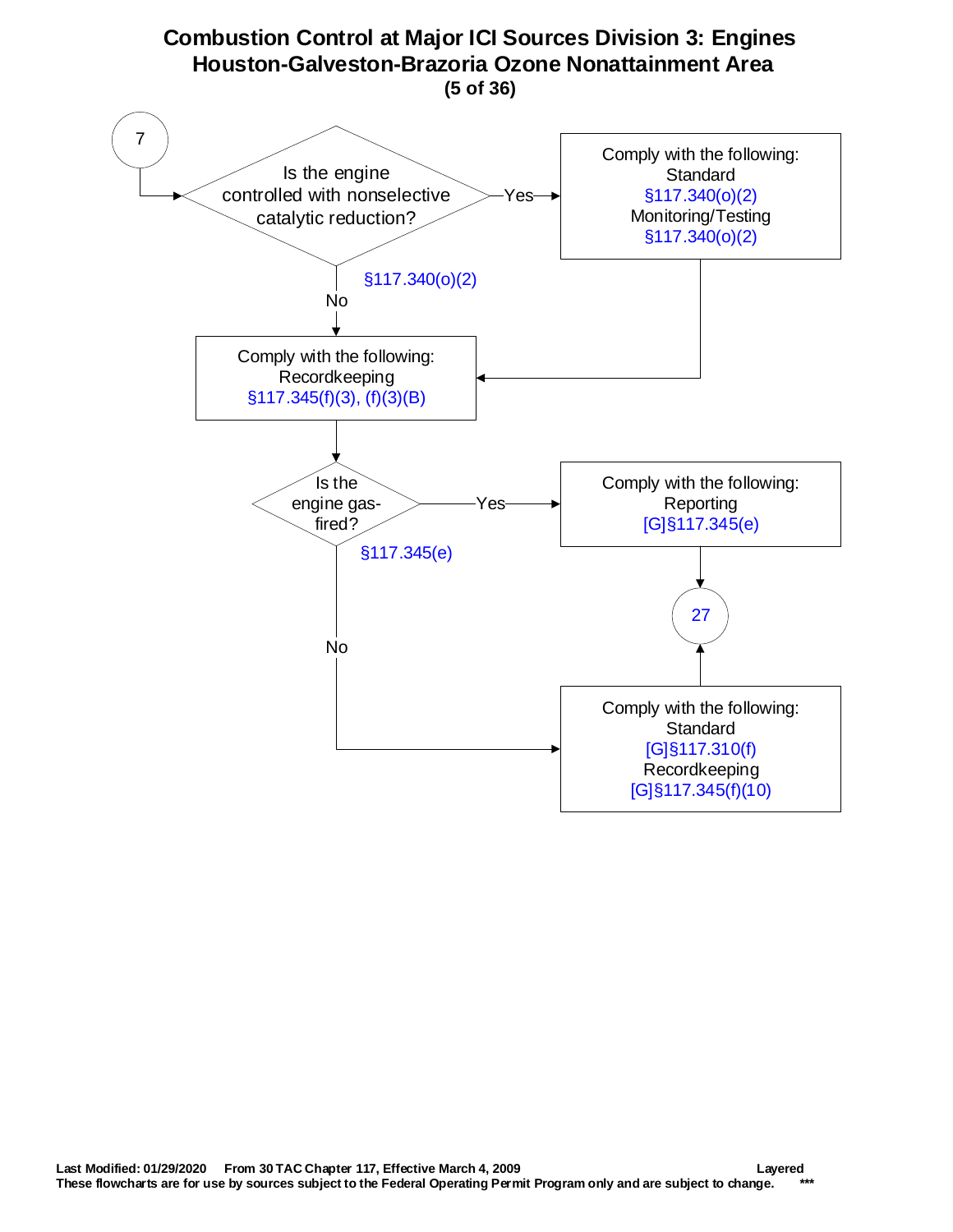<span id="page-5-0"></span>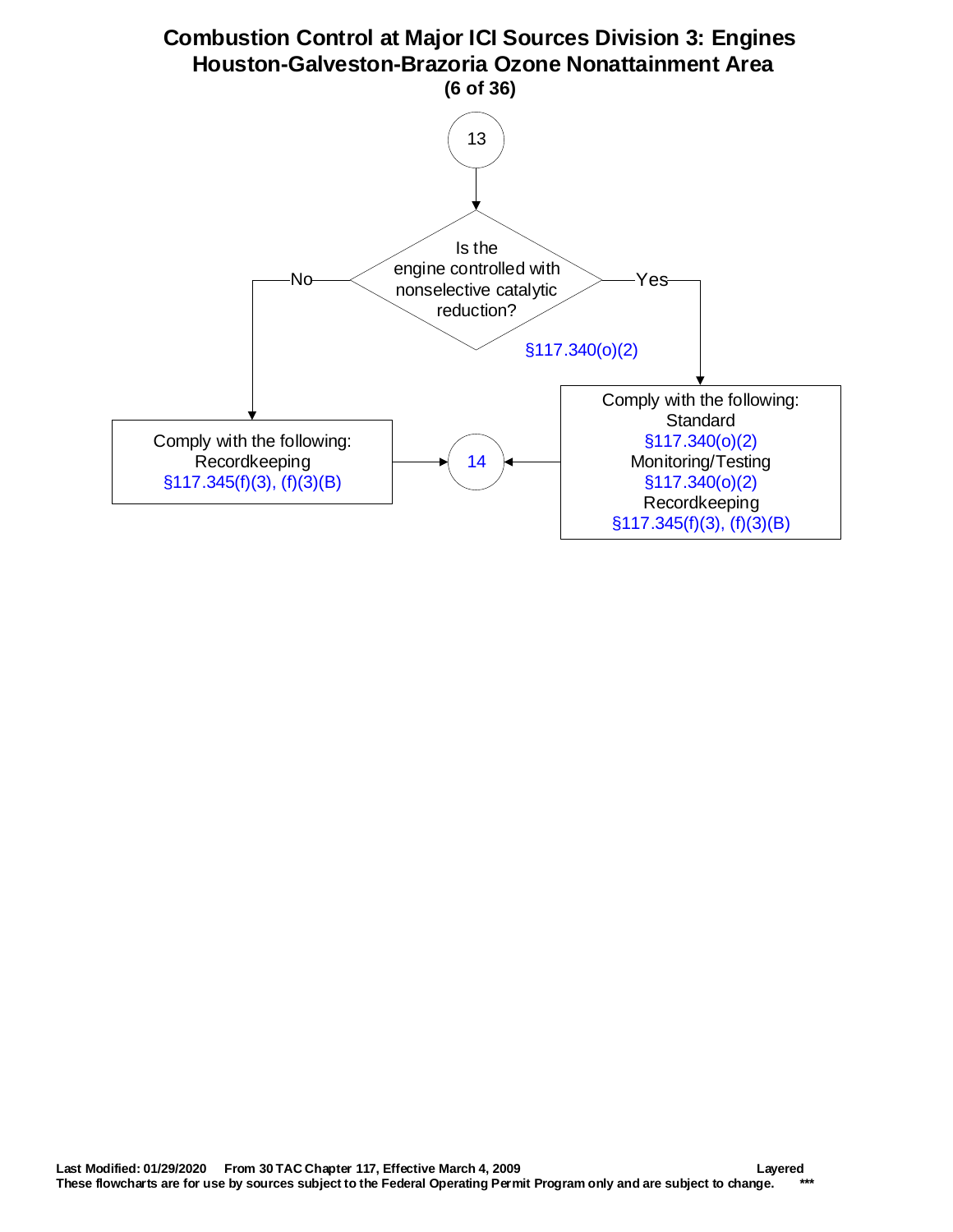<span id="page-6-0"></span>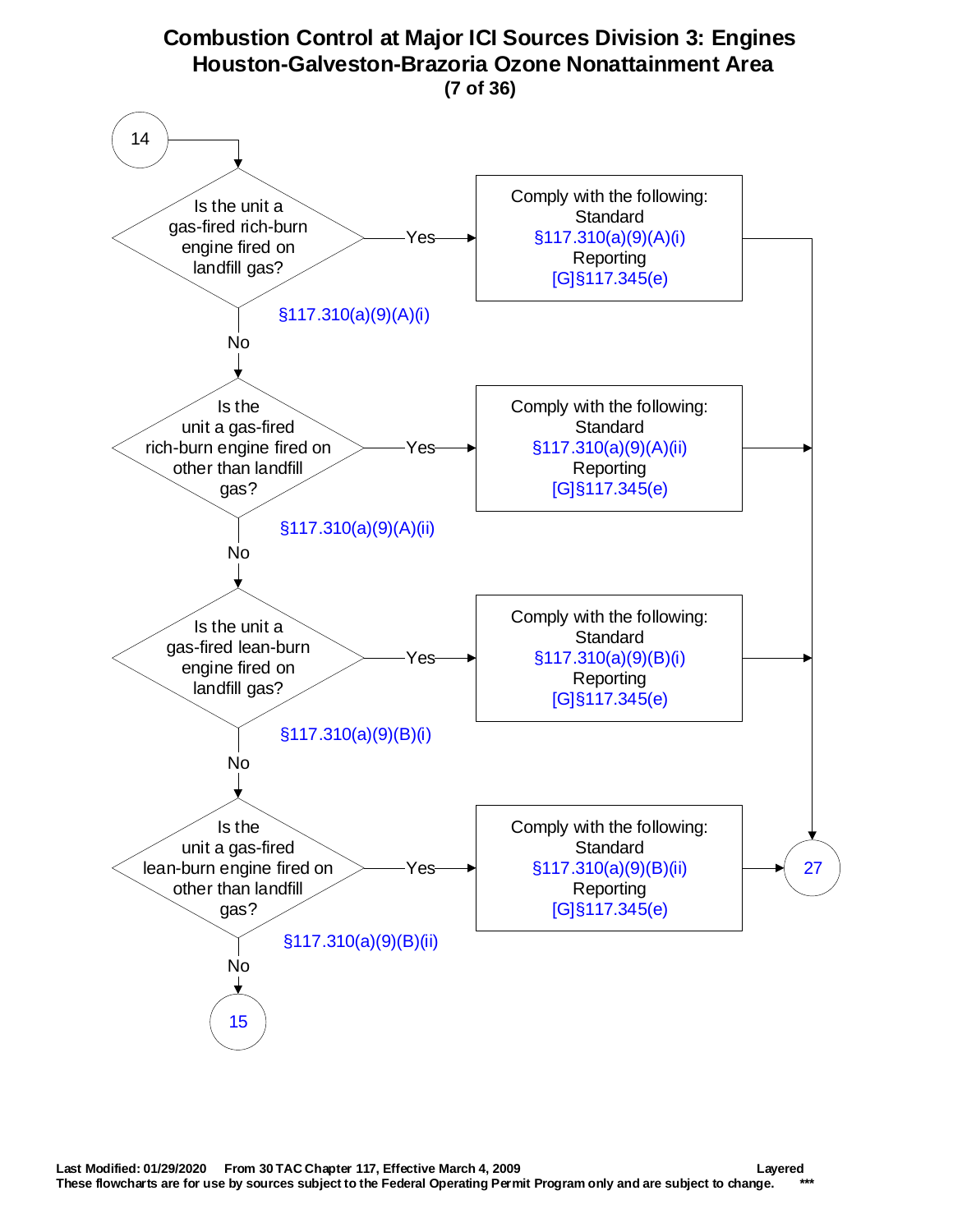<span id="page-7-0"></span>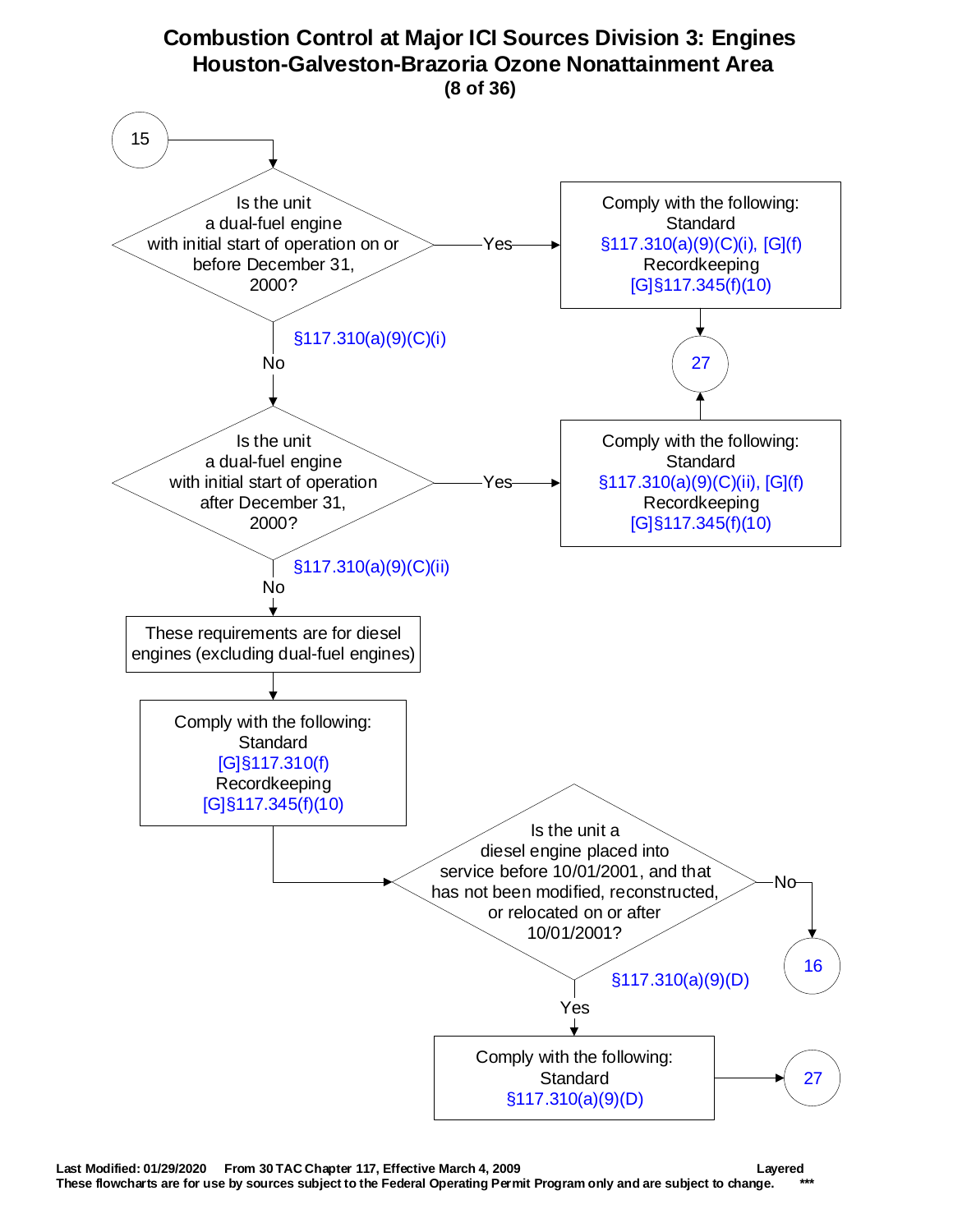<span id="page-8-0"></span>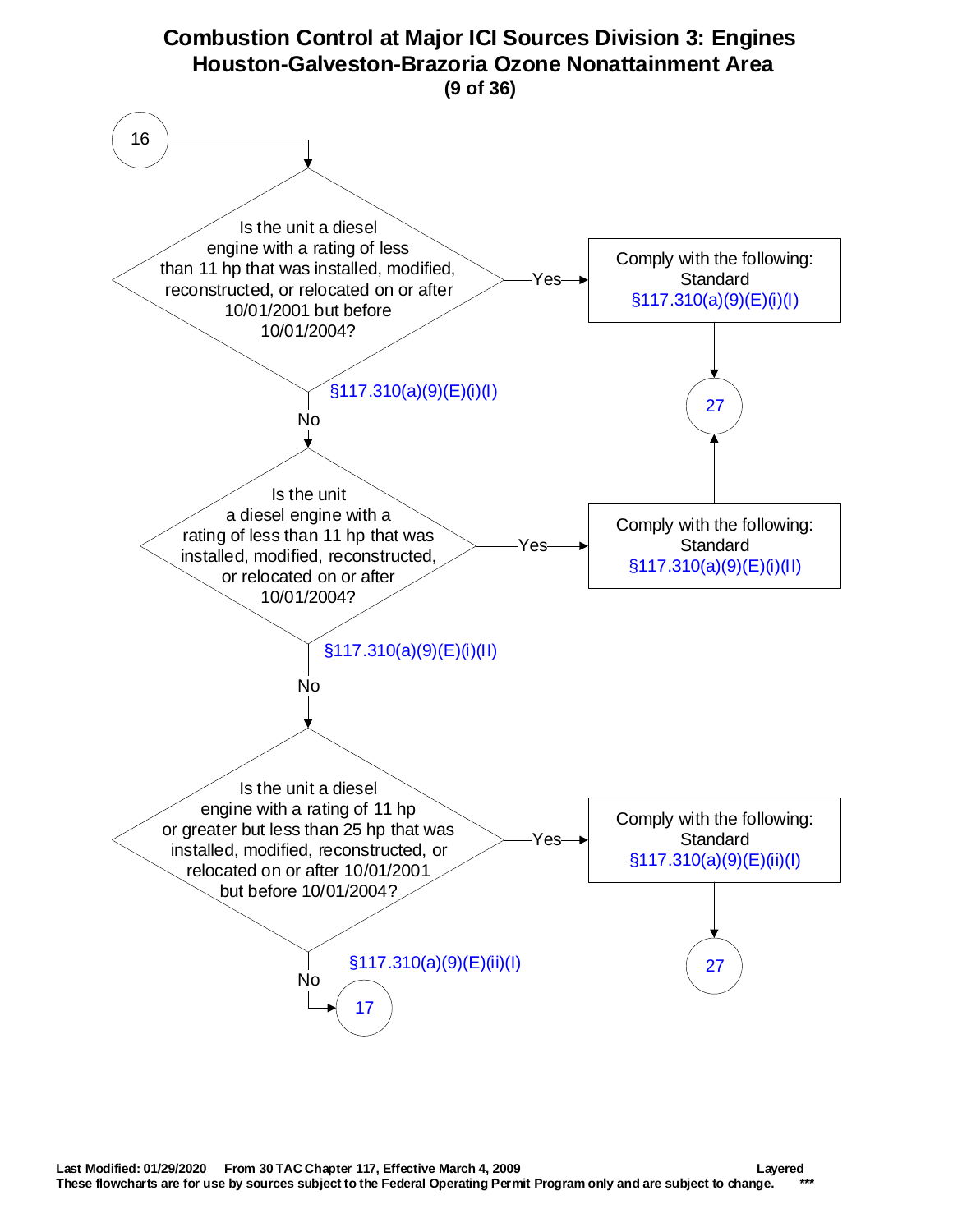<span id="page-9-0"></span>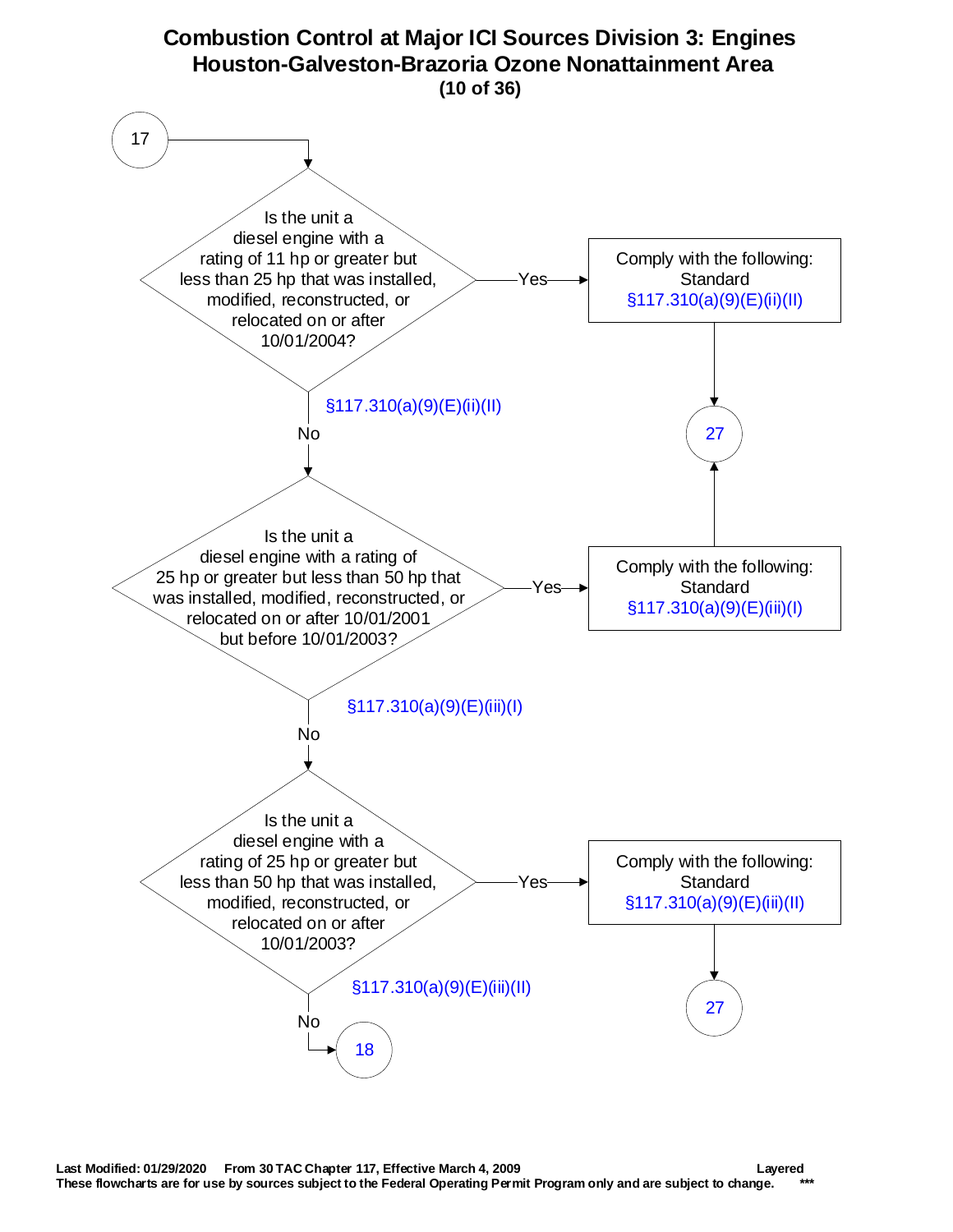<span id="page-10-0"></span>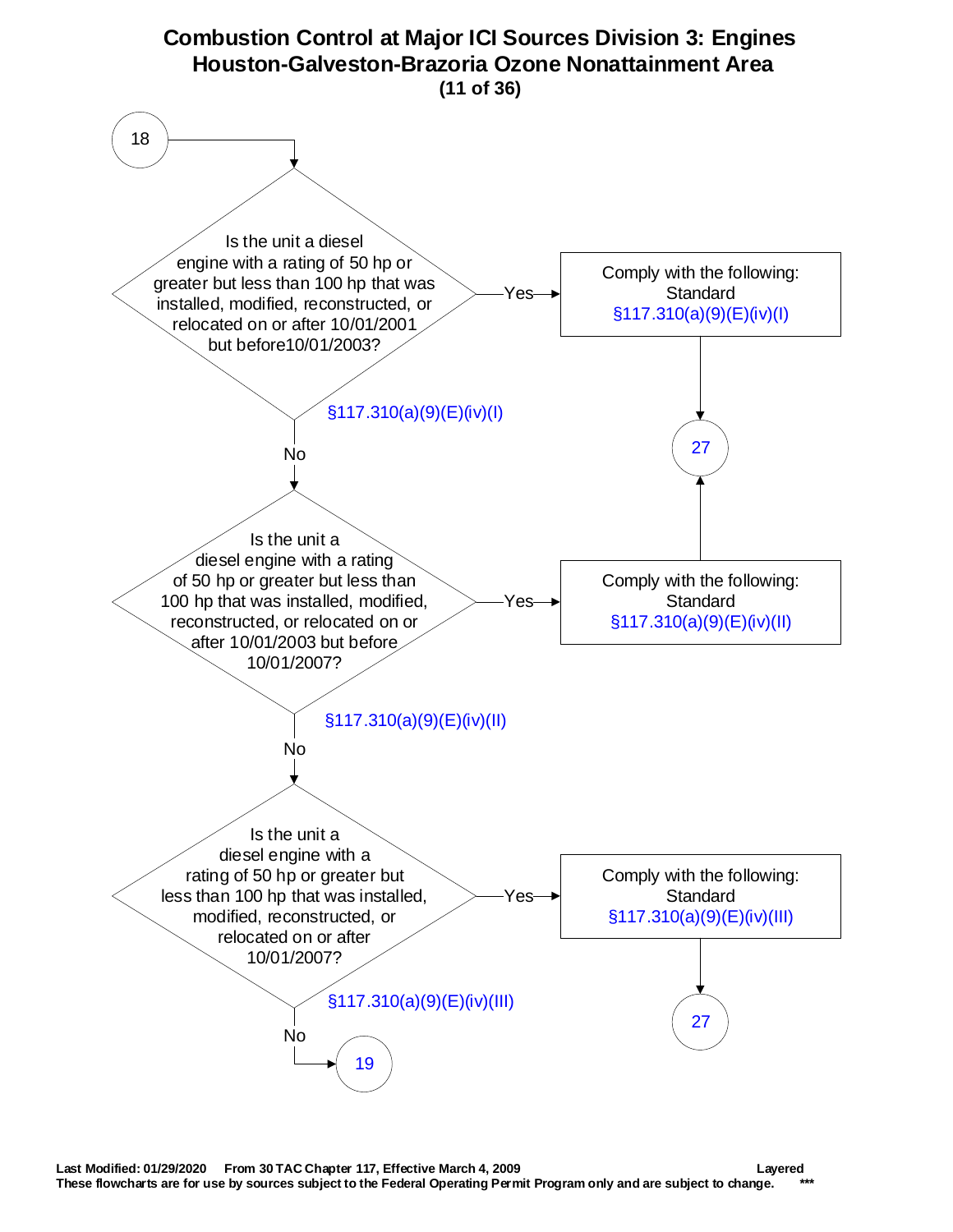<span id="page-11-0"></span>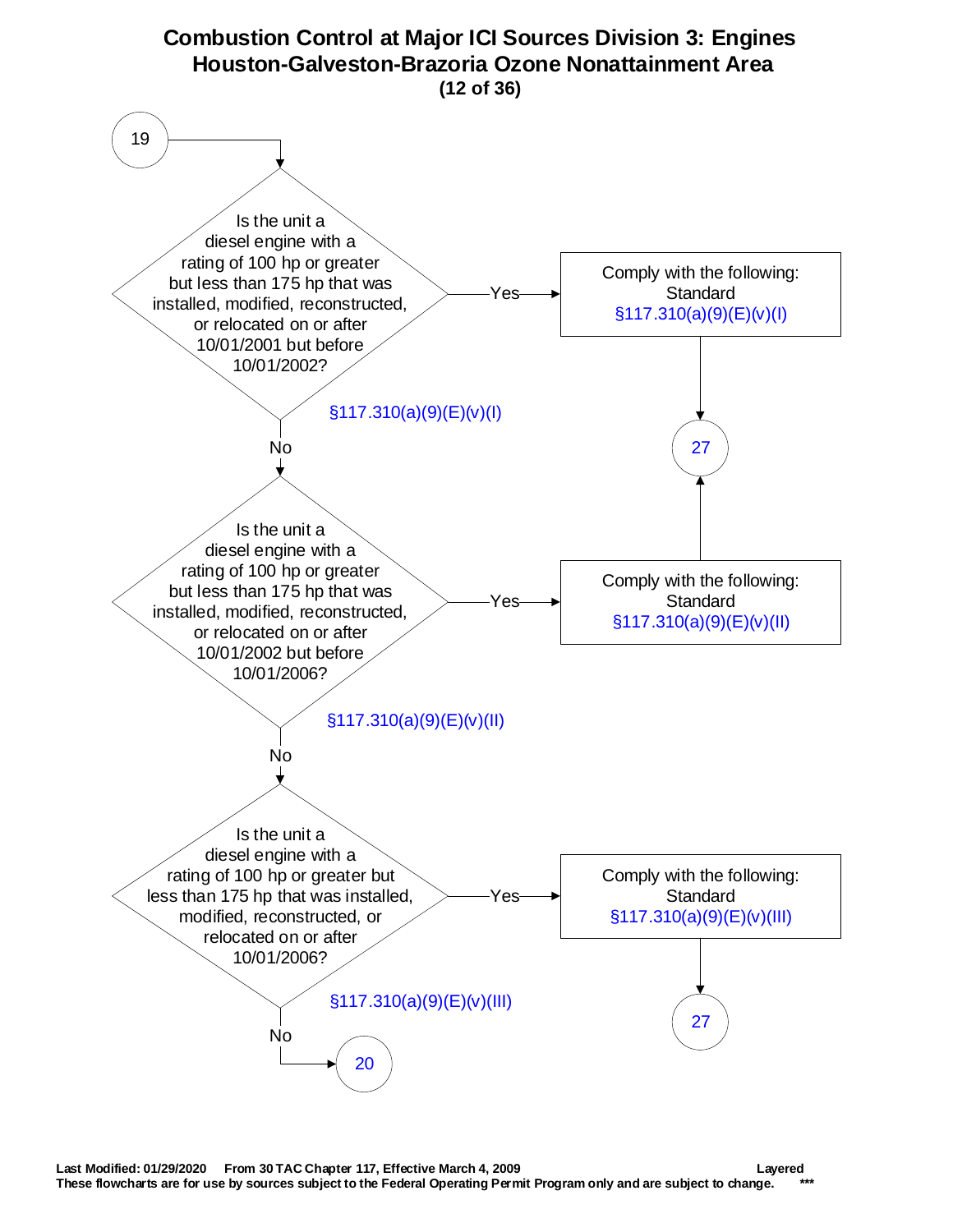<span id="page-12-0"></span>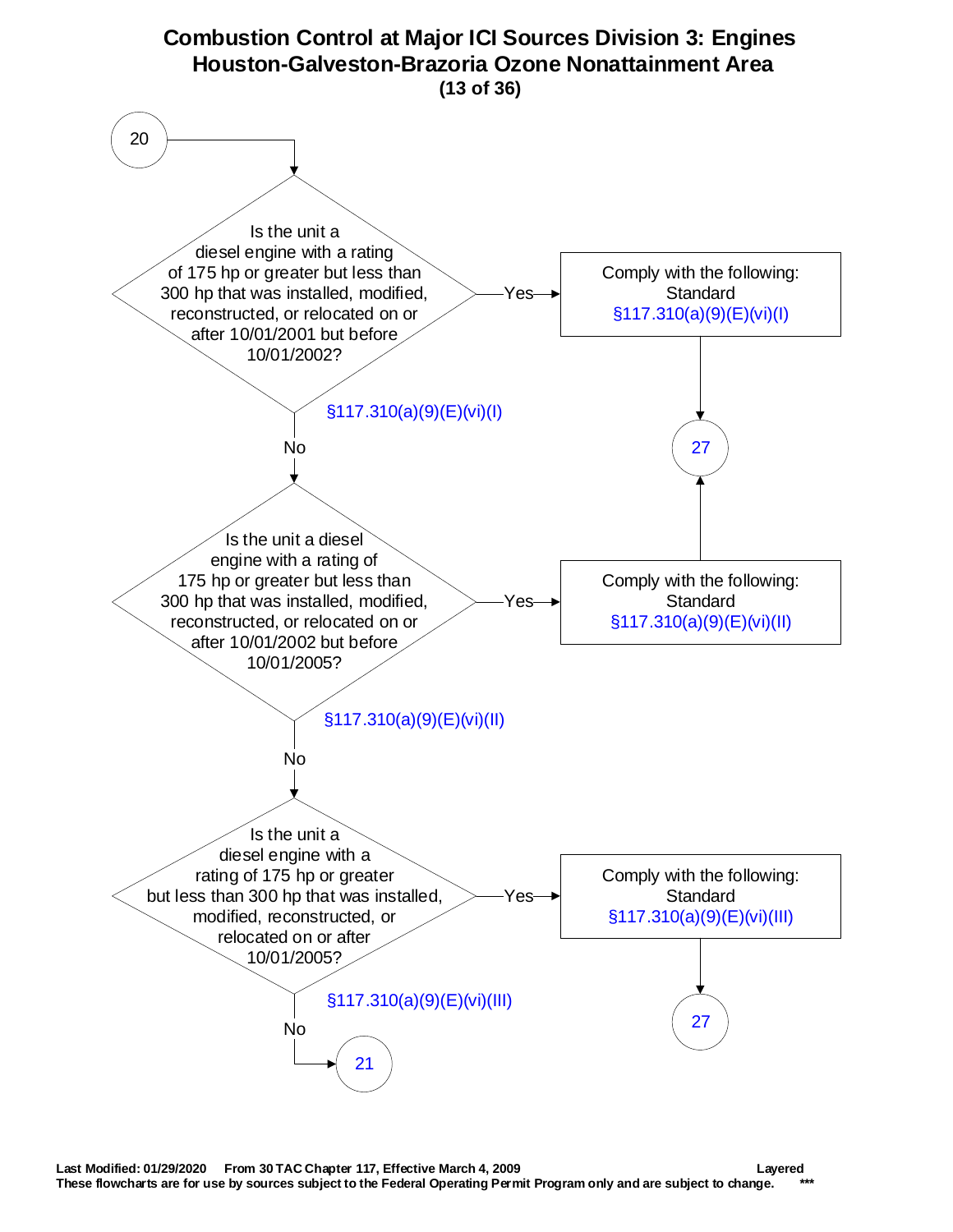<span id="page-13-0"></span>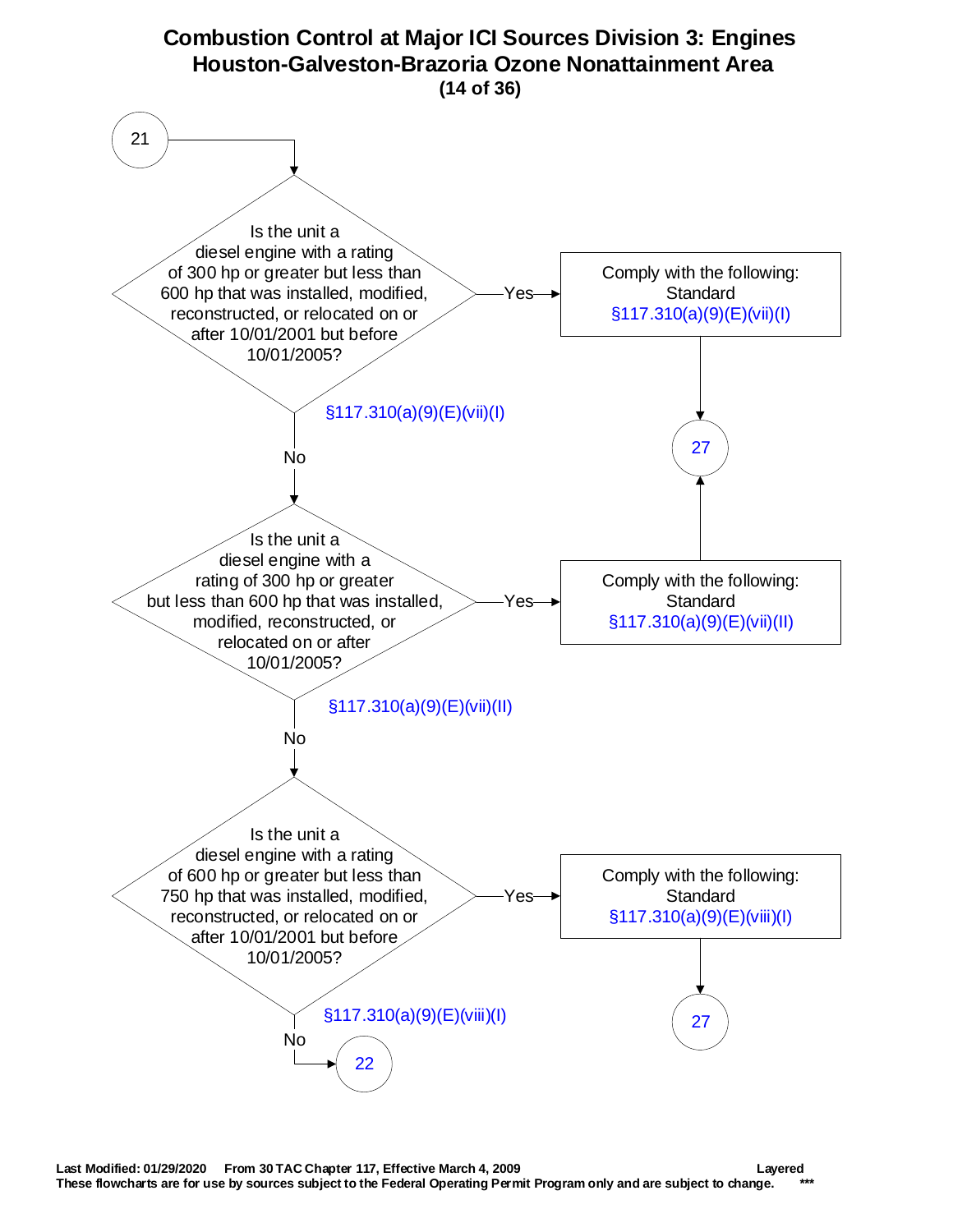<span id="page-14-0"></span>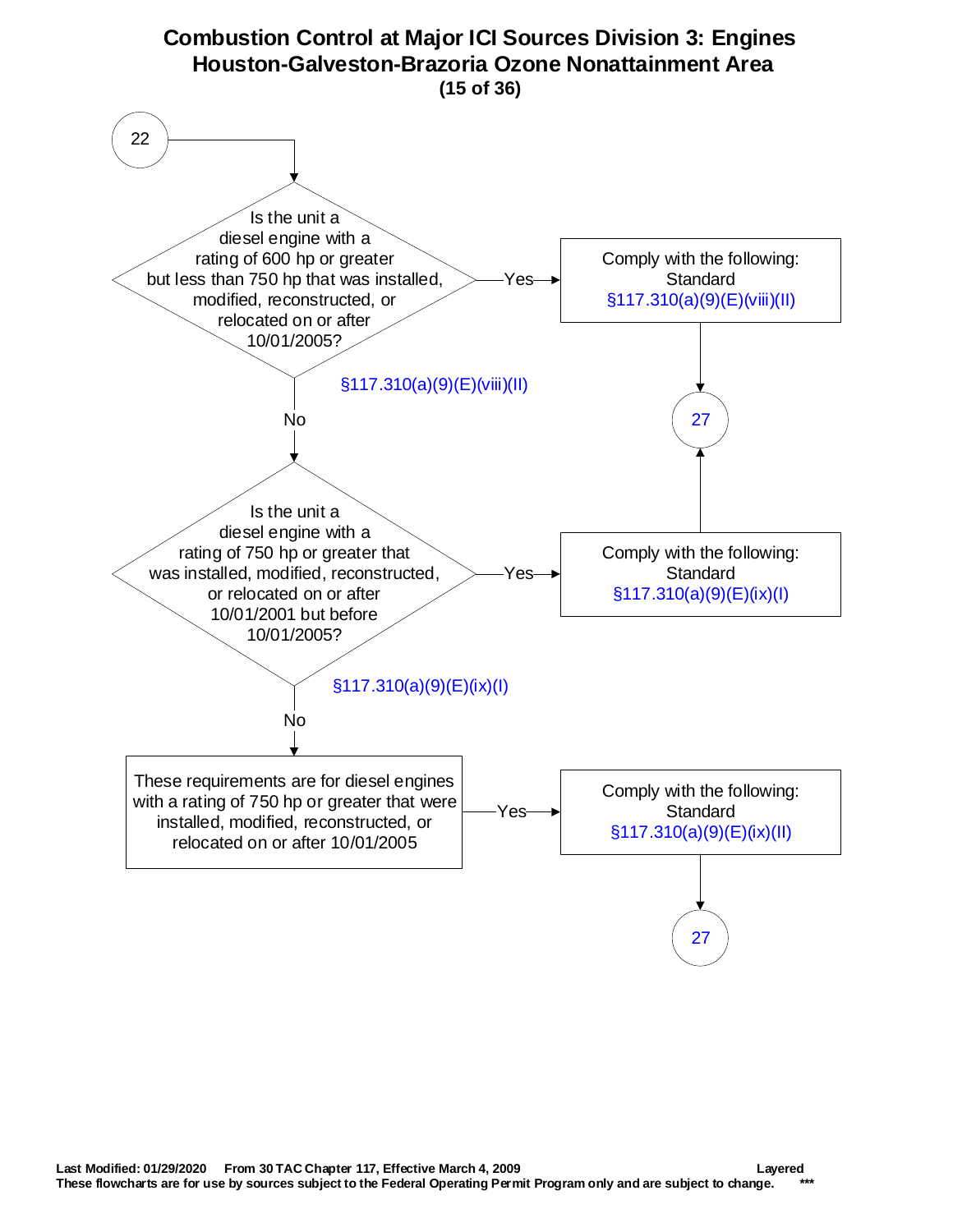<span id="page-15-0"></span>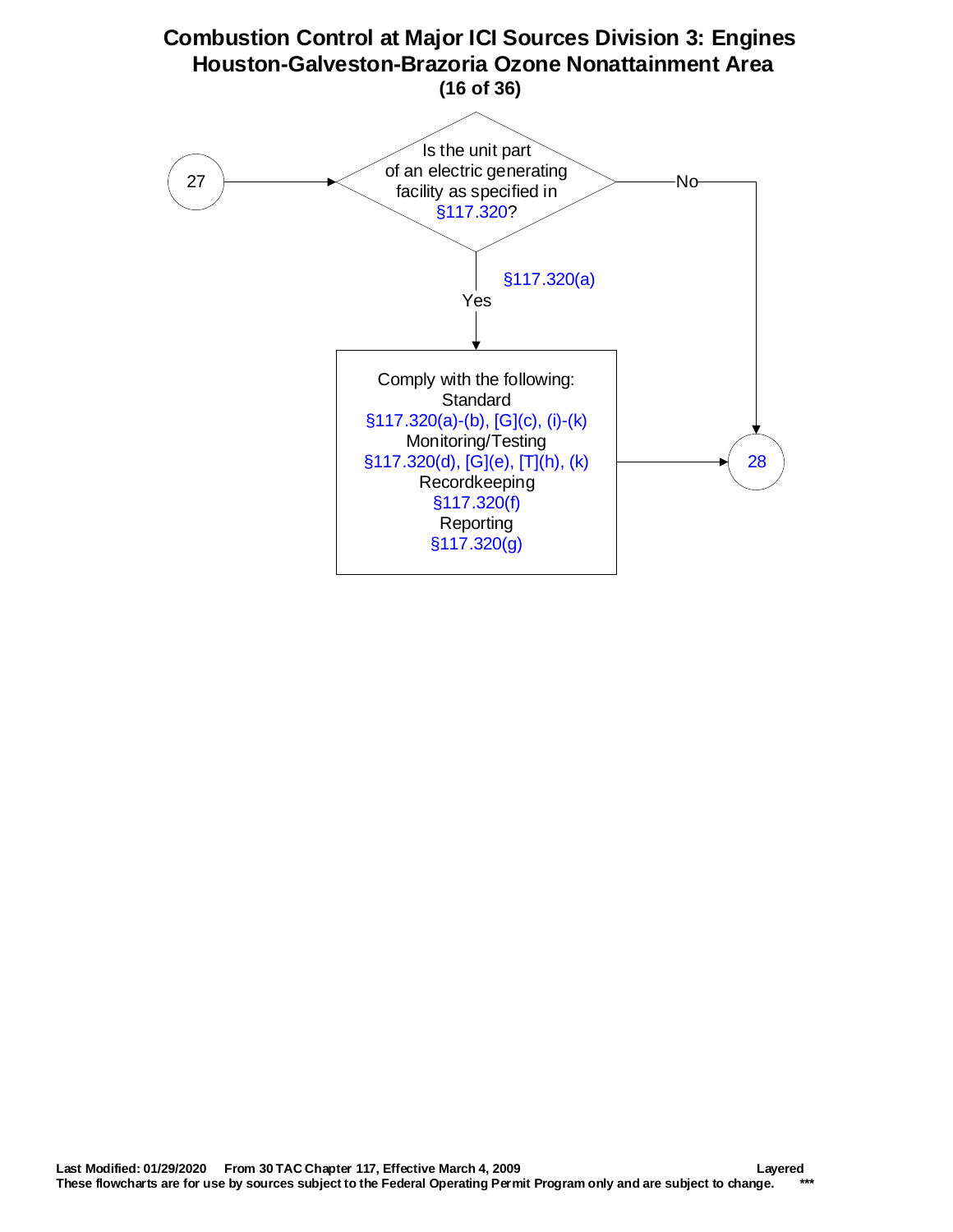<span id="page-16-0"></span>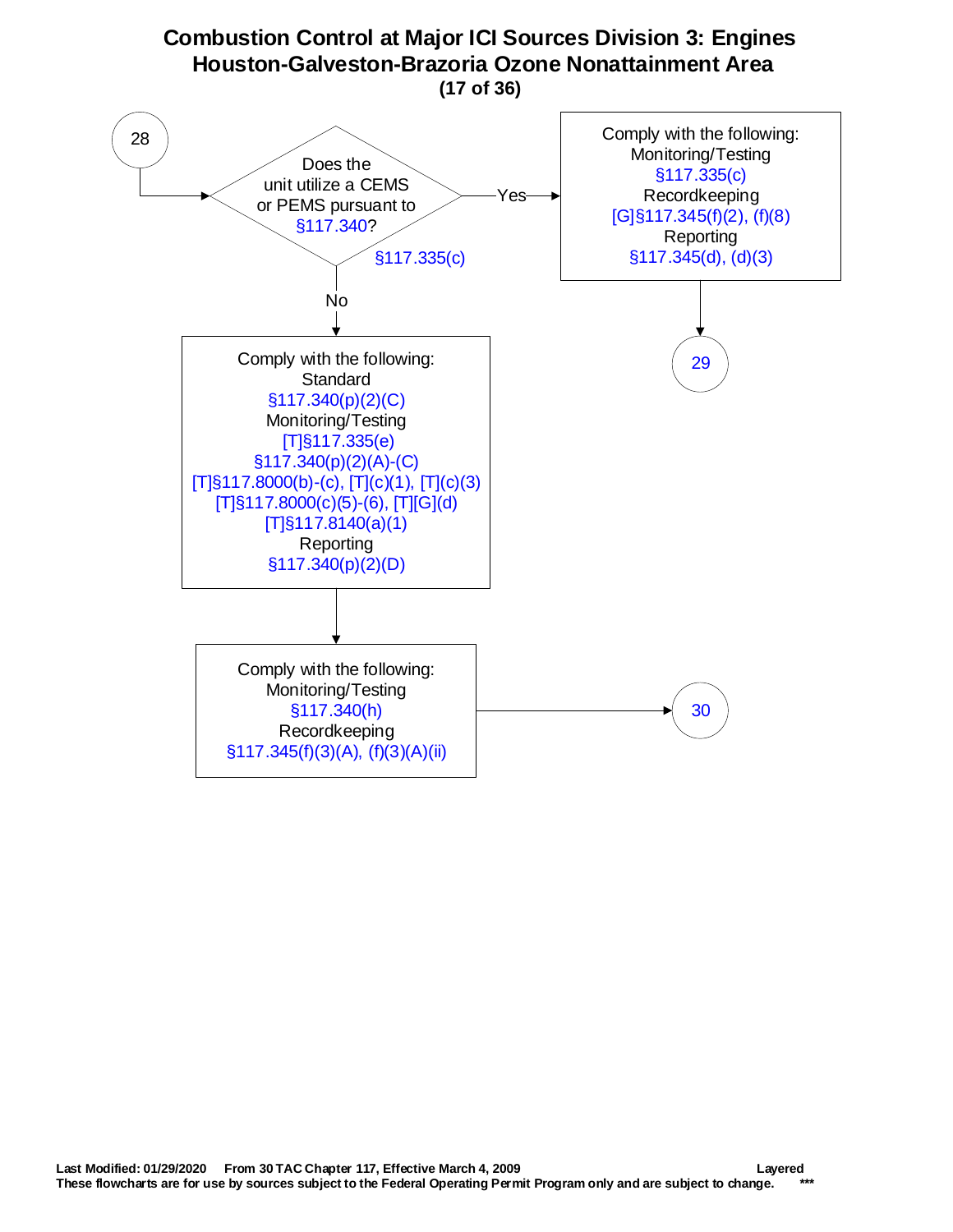# **Combustion Control at Major ICI Sources Division 3: Engines Houston-Galveston-Brazoria Ozone Nonattainment Area**

**(18 of 36)**

<span id="page-17-0"></span>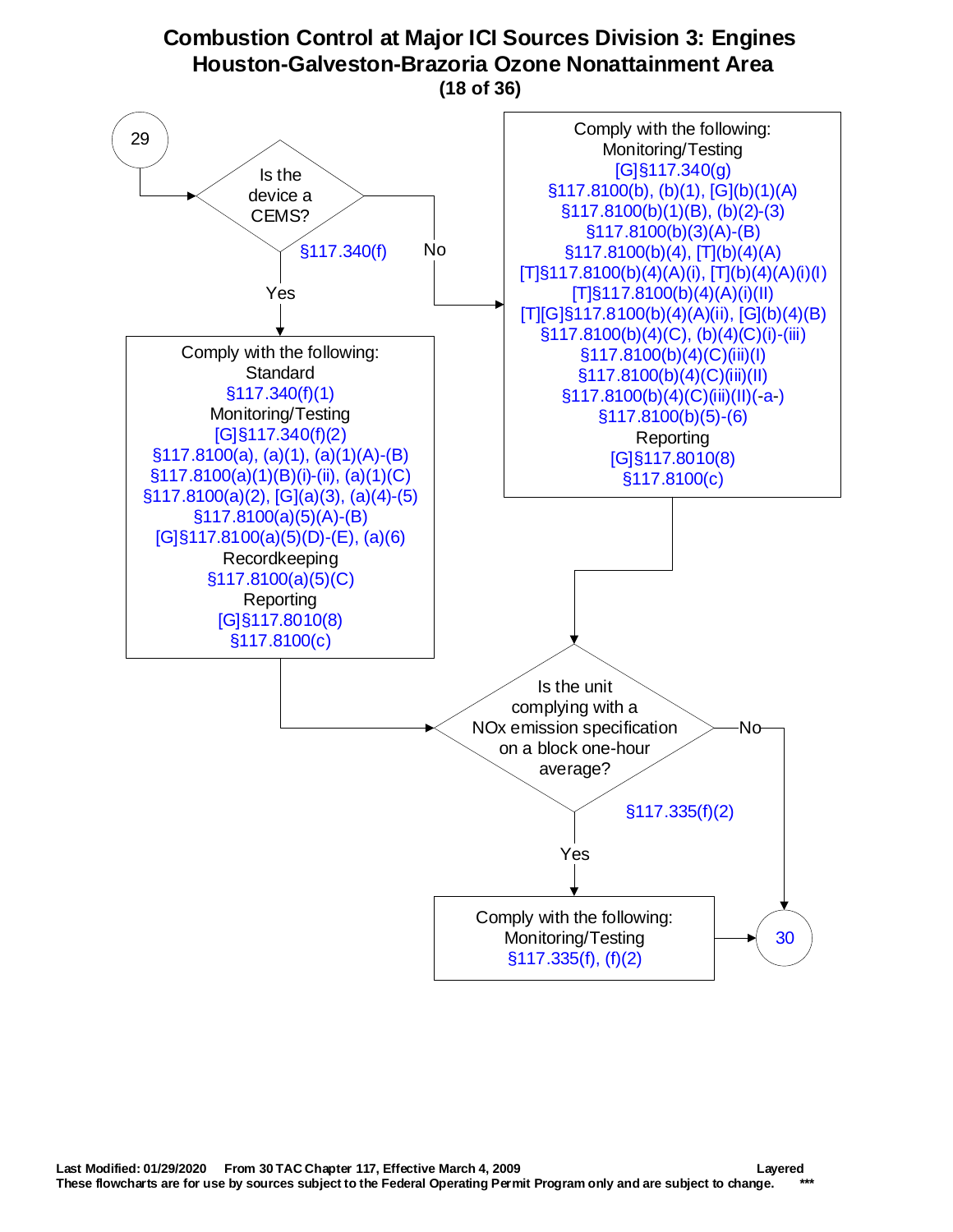<span id="page-18-0"></span>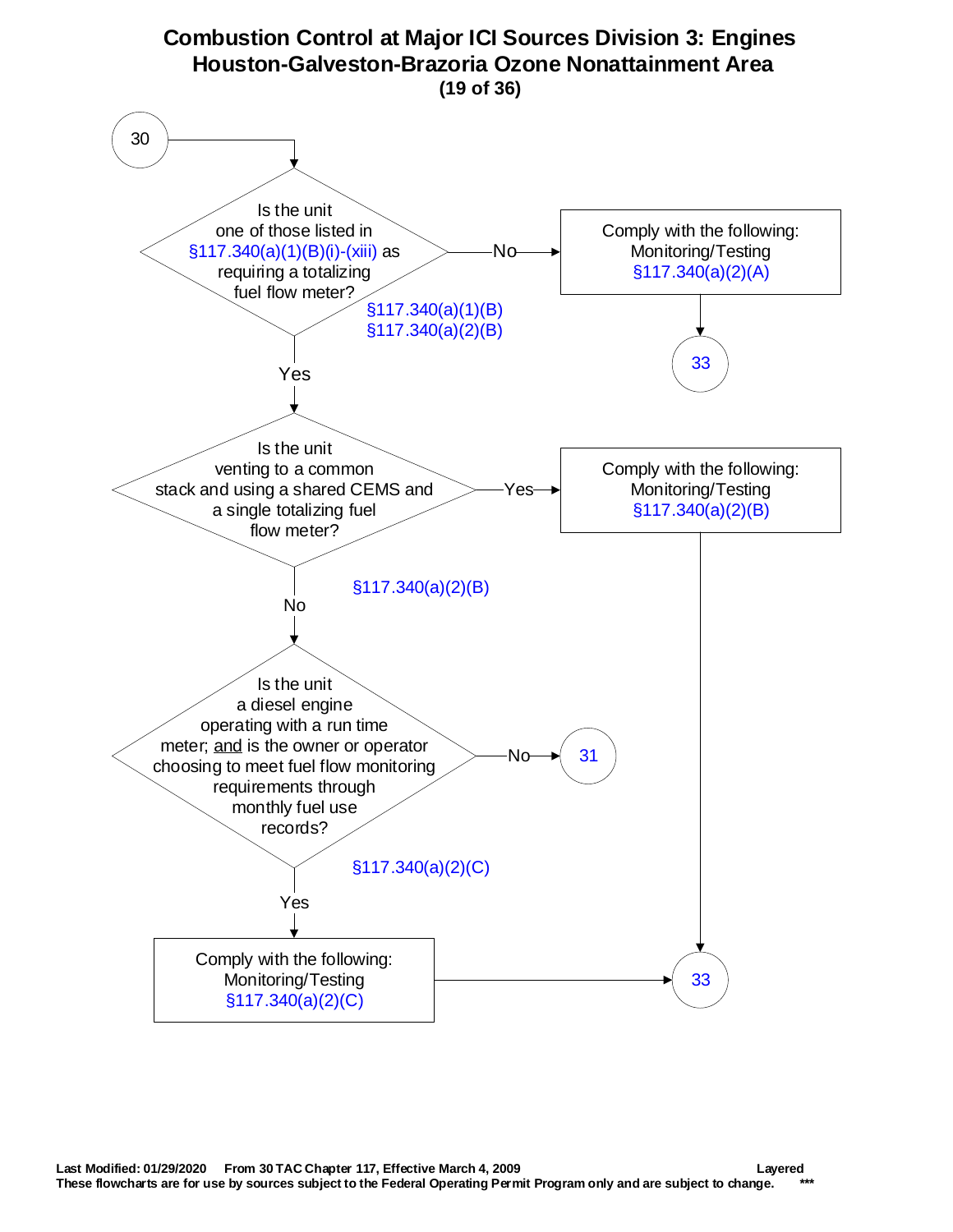<span id="page-19-0"></span>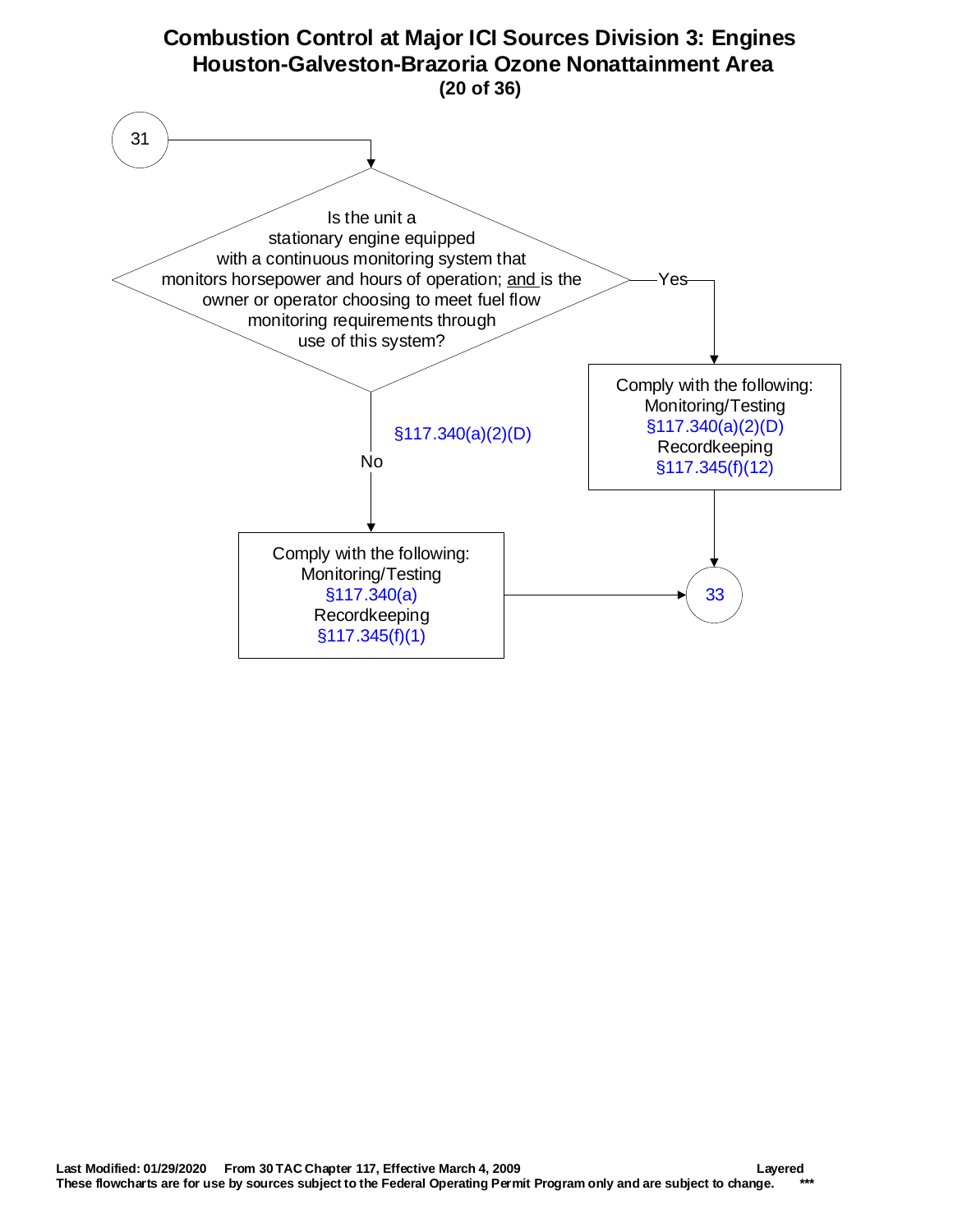<span id="page-20-0"></span>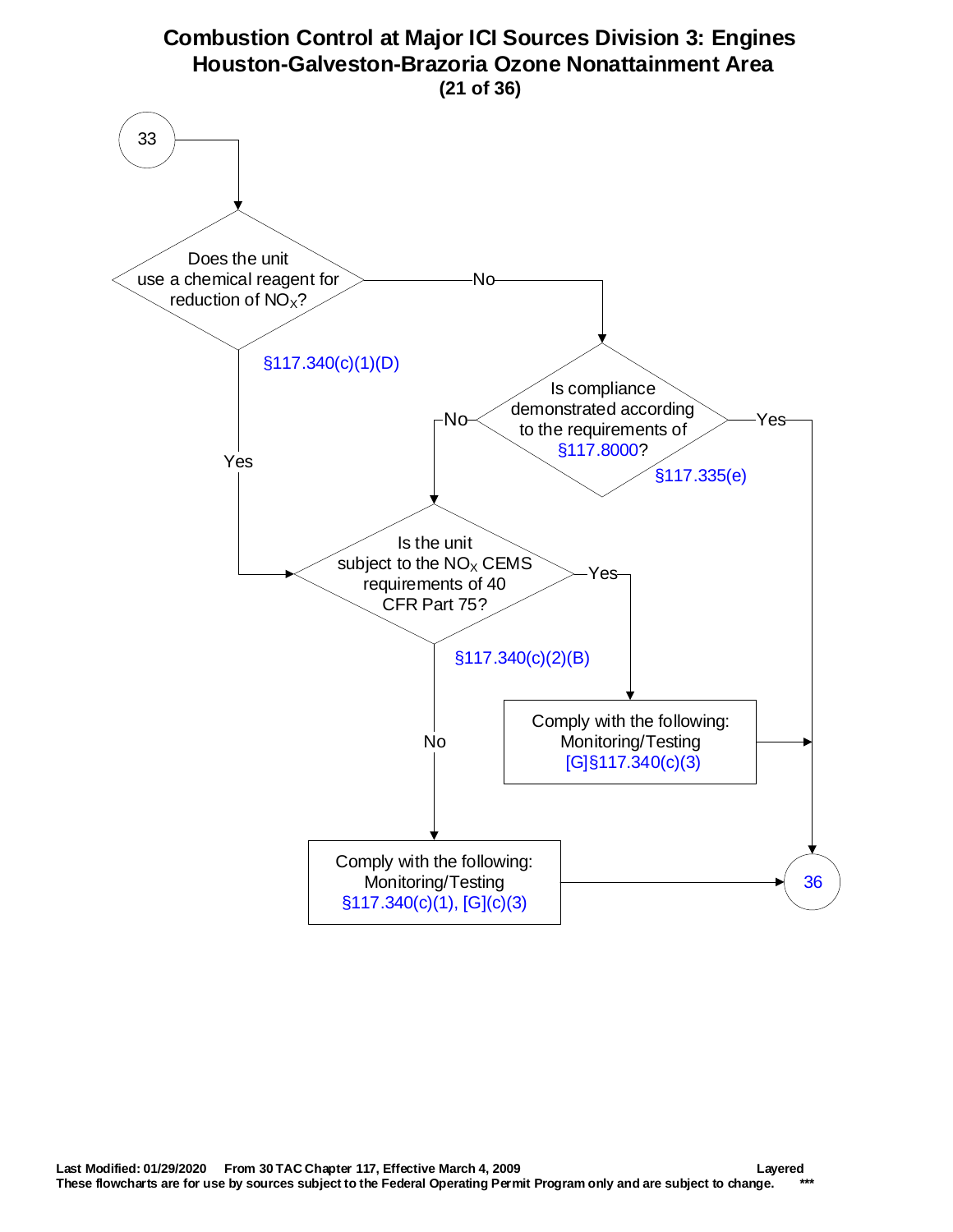<span id="page-21-0"></span>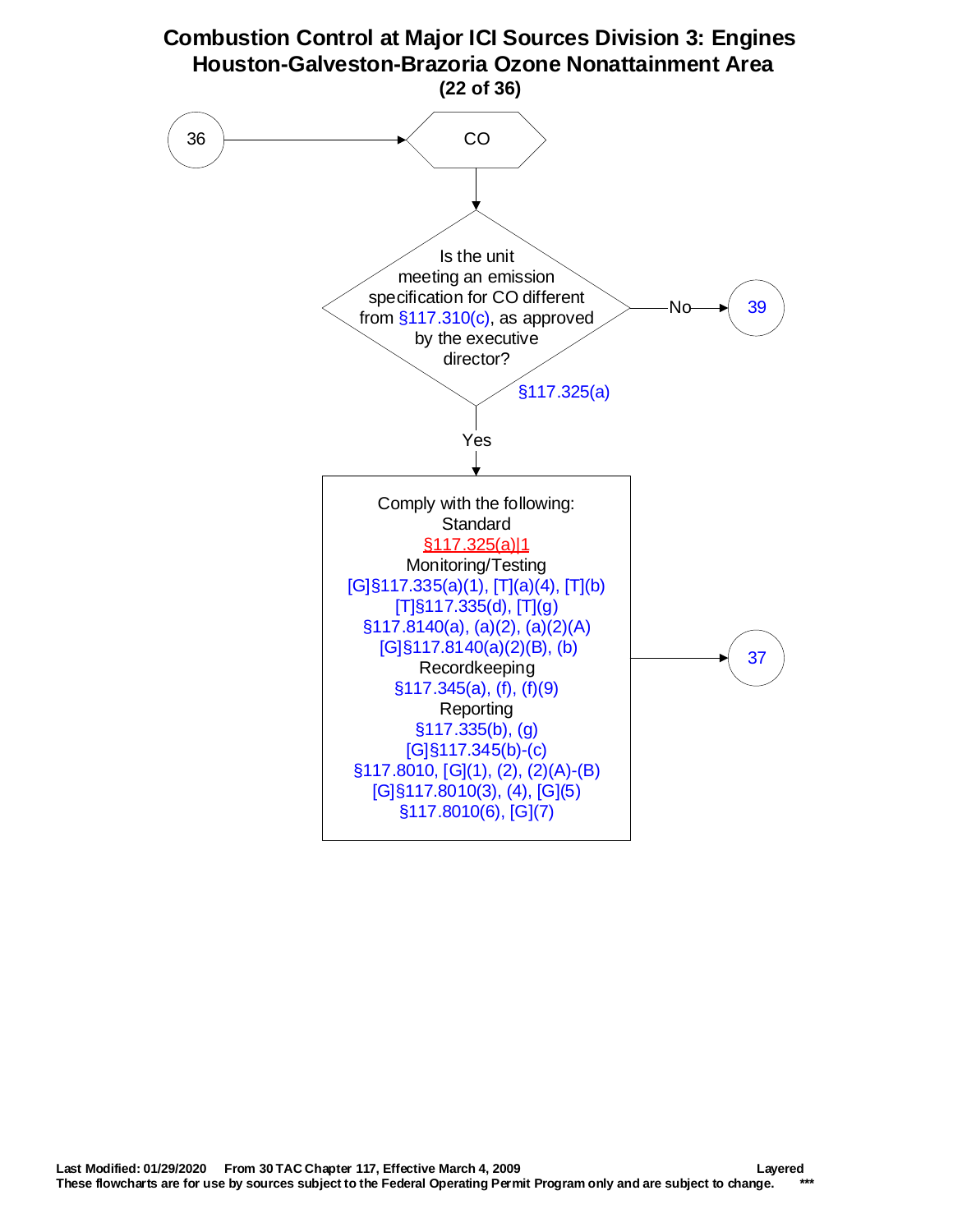#### **Combustion Control at Major ICI Sources Division 3: Engines Houston-Galveston-Brazoria Ozone Nonattainment Area (23 of 36)**

<span id="page-22-0"></span>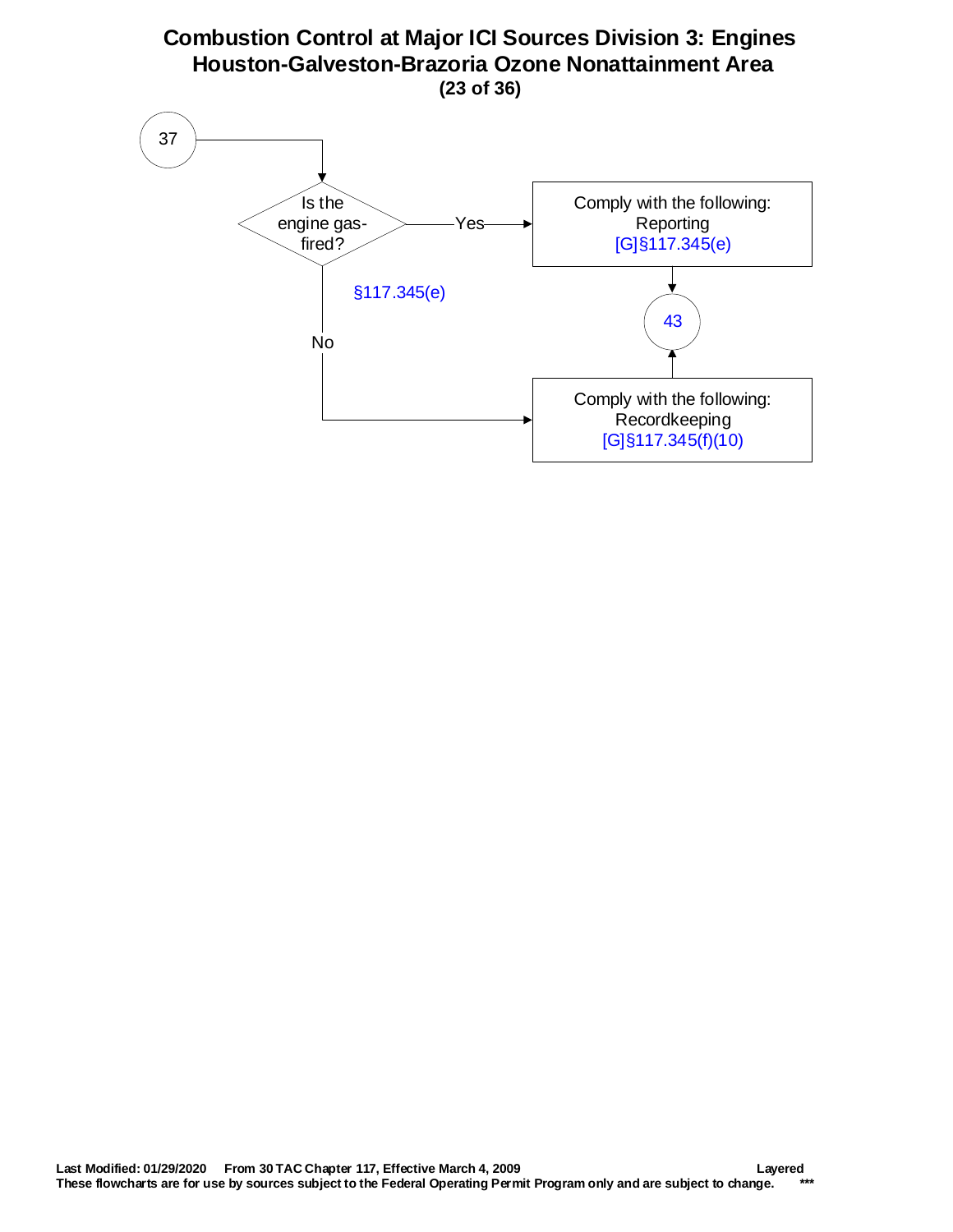# **Combustion Control at Major ICI Sources Division 3: Engines Houston-Galveston-Brazoria Ozone Nonattainment Area**

**(24 of 36)**

<span id="page-23-0"></span>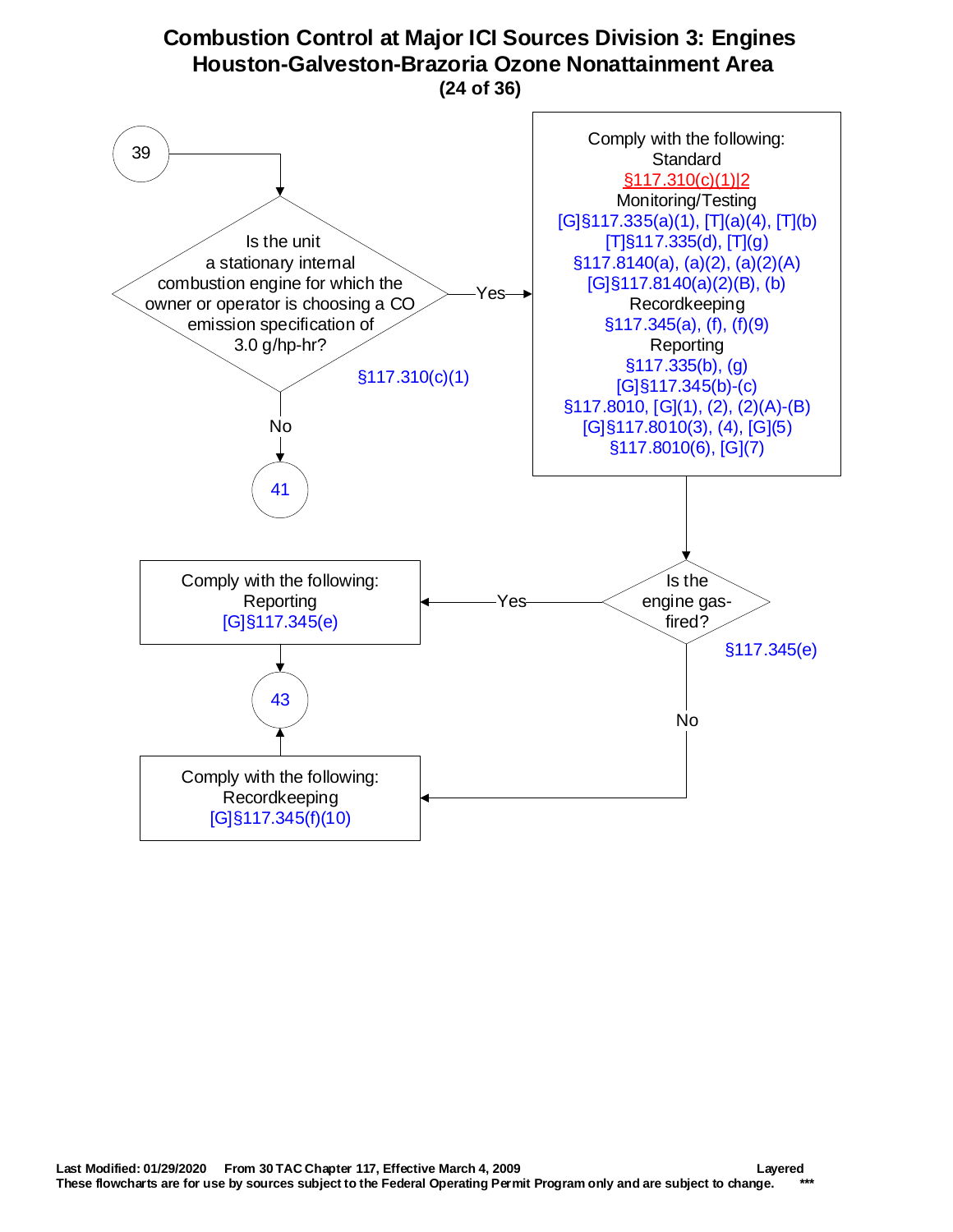#### **Combustion Control at Major ICI Sources Division 3: Engines Houston-Galveston-Brazoria Ozone Nonattainment Area (25 of 36)**

<span id="page-24-0"></span>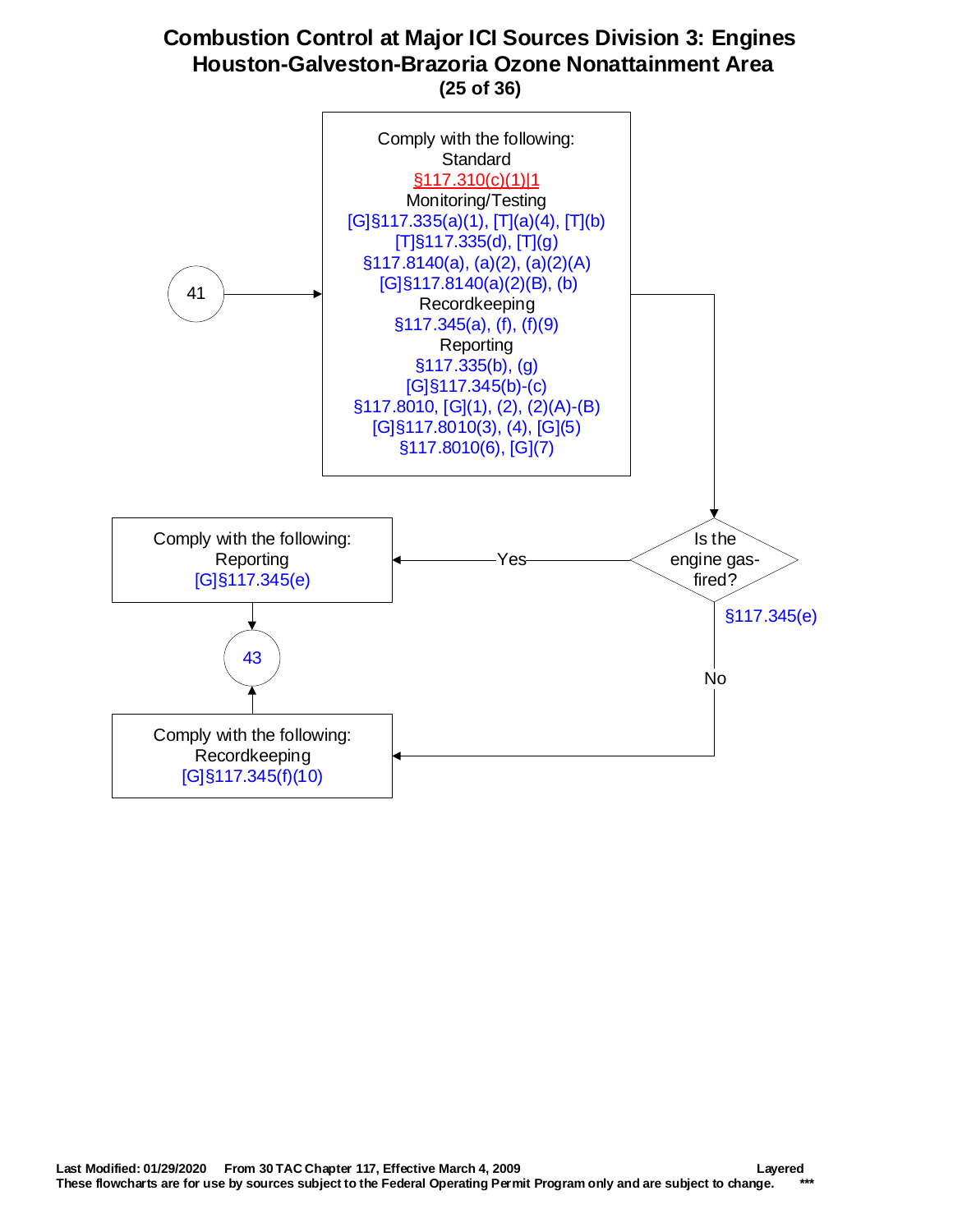<span id="page-25-0"></span>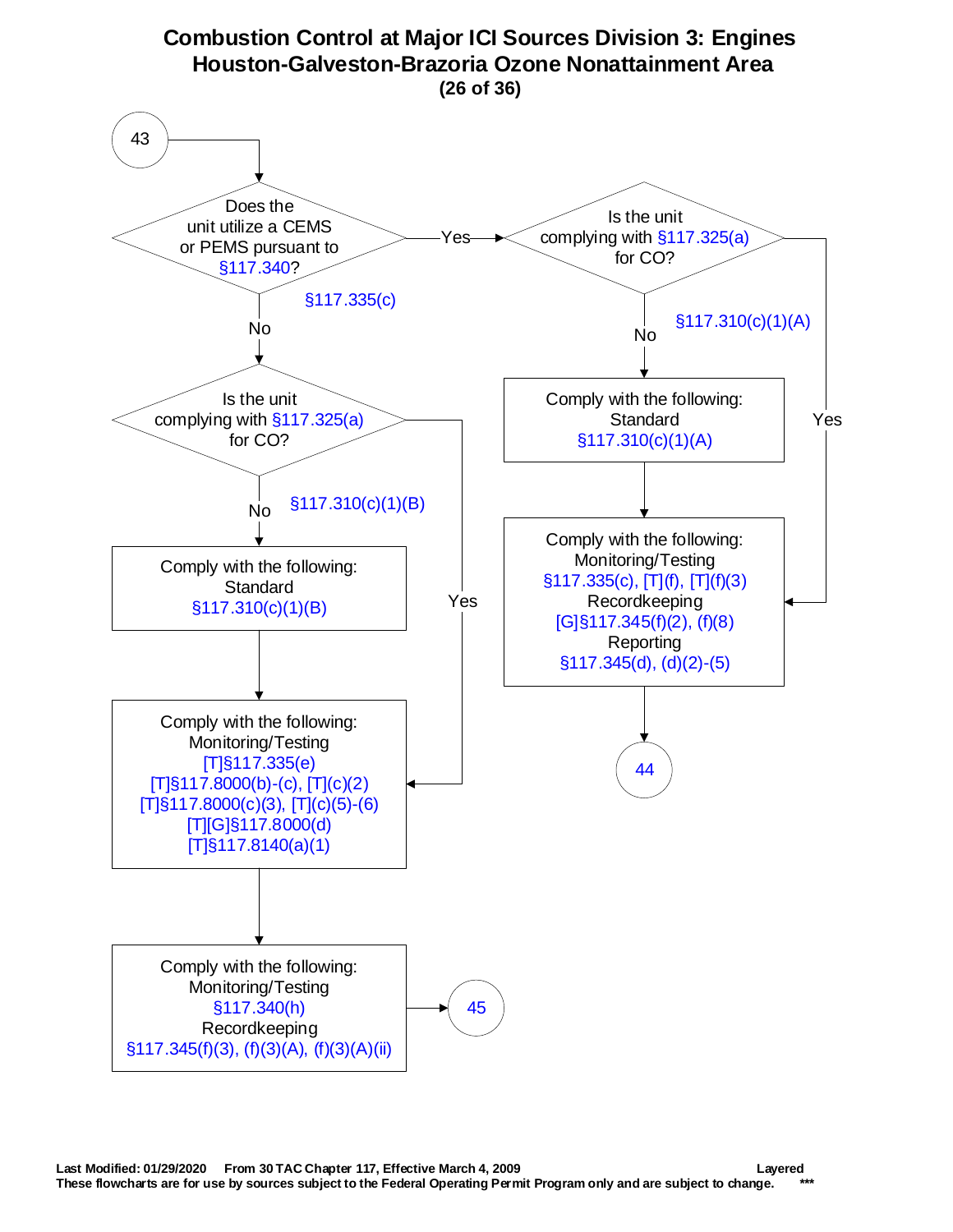<span id="page-26-0"></span>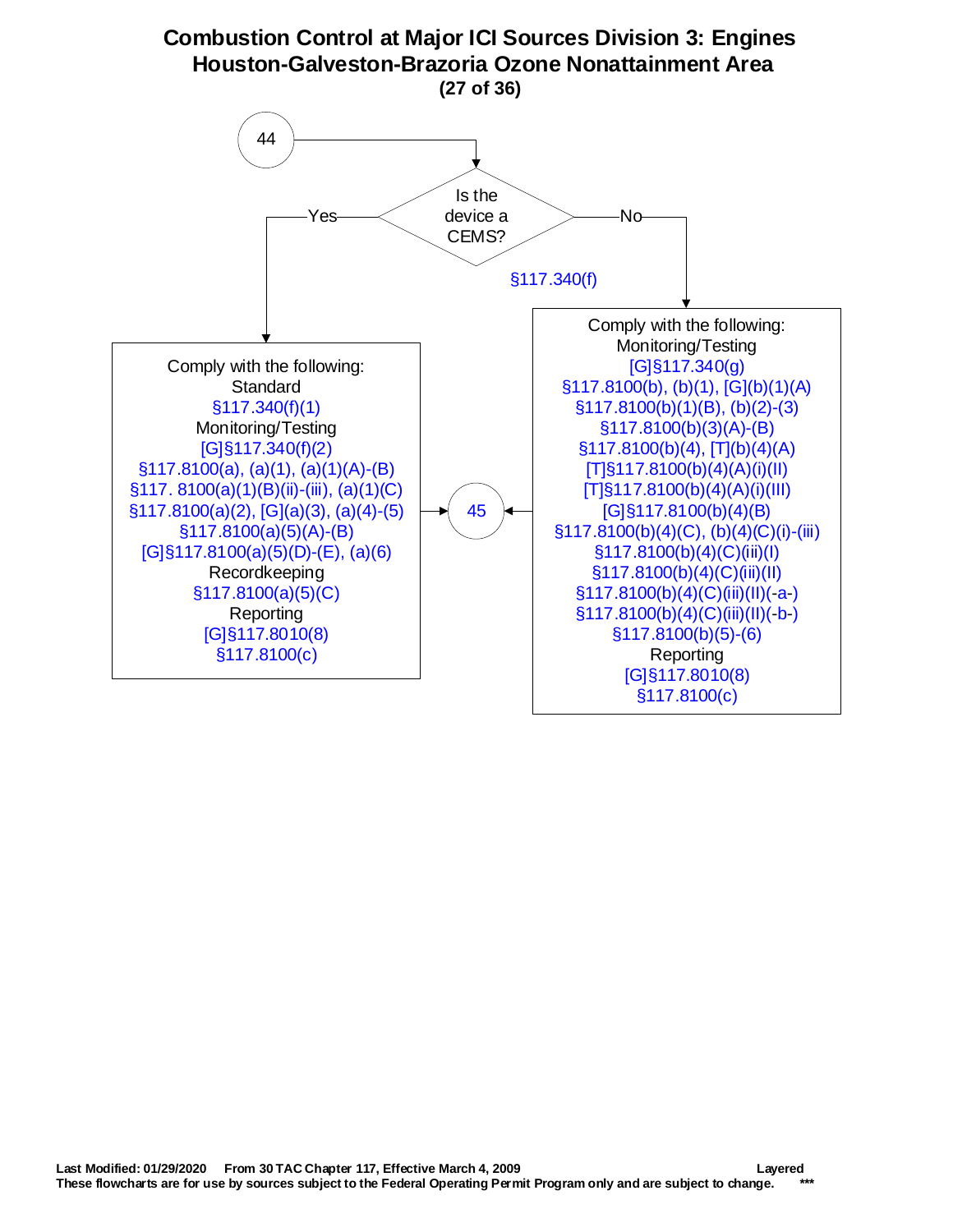<span id="page-27-0"></span>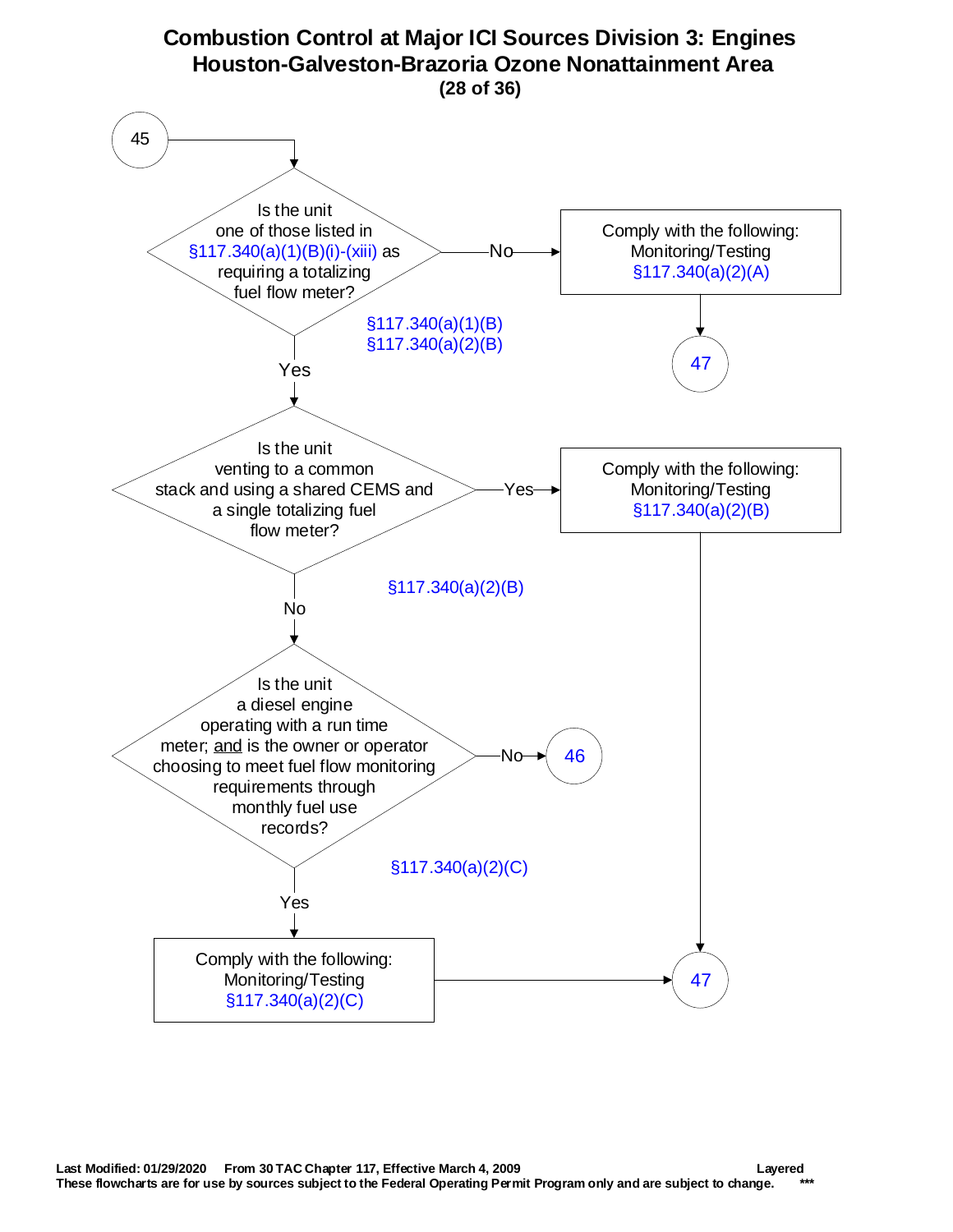<span id="page-28-0"></span>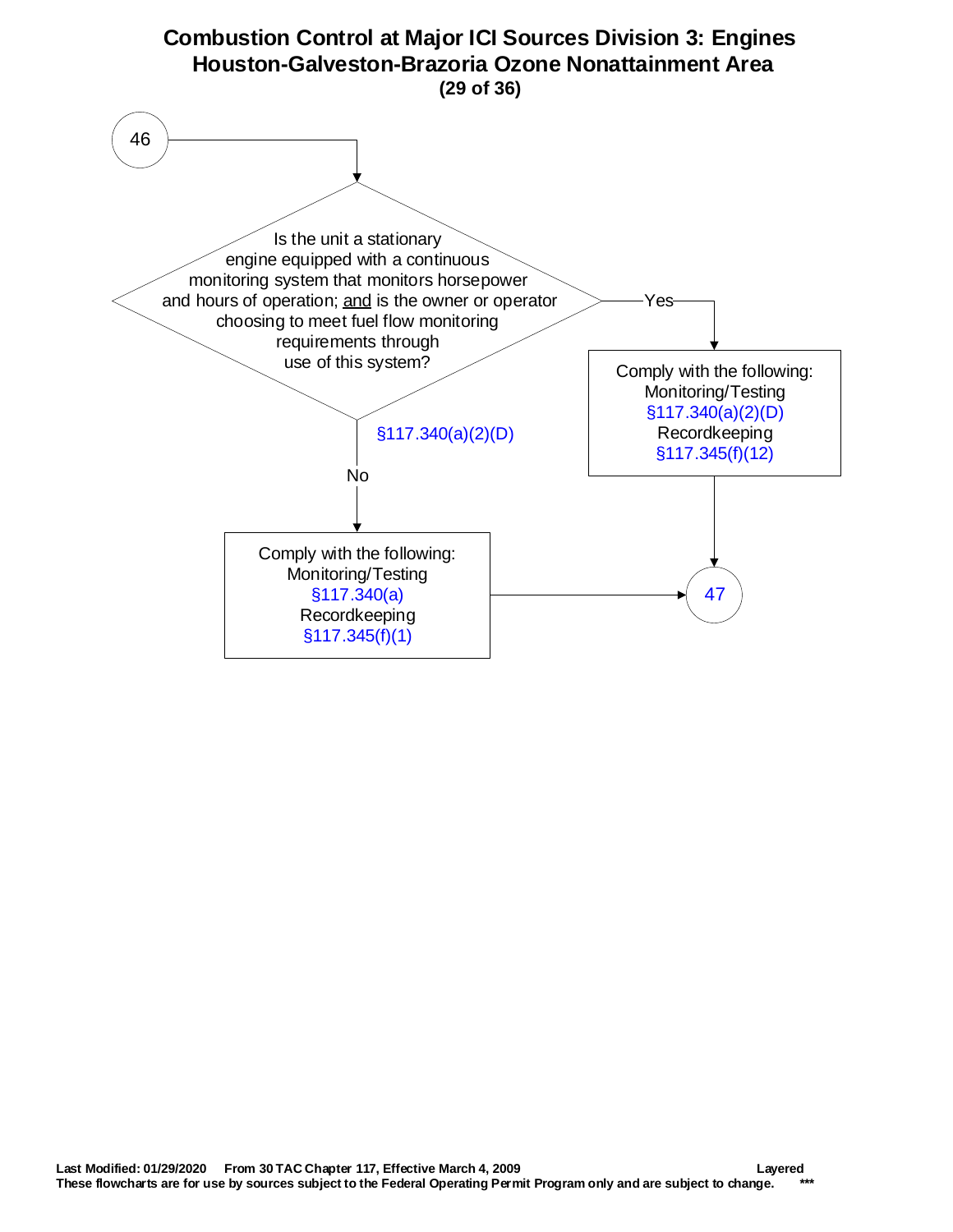<span id="page-29-0"></span>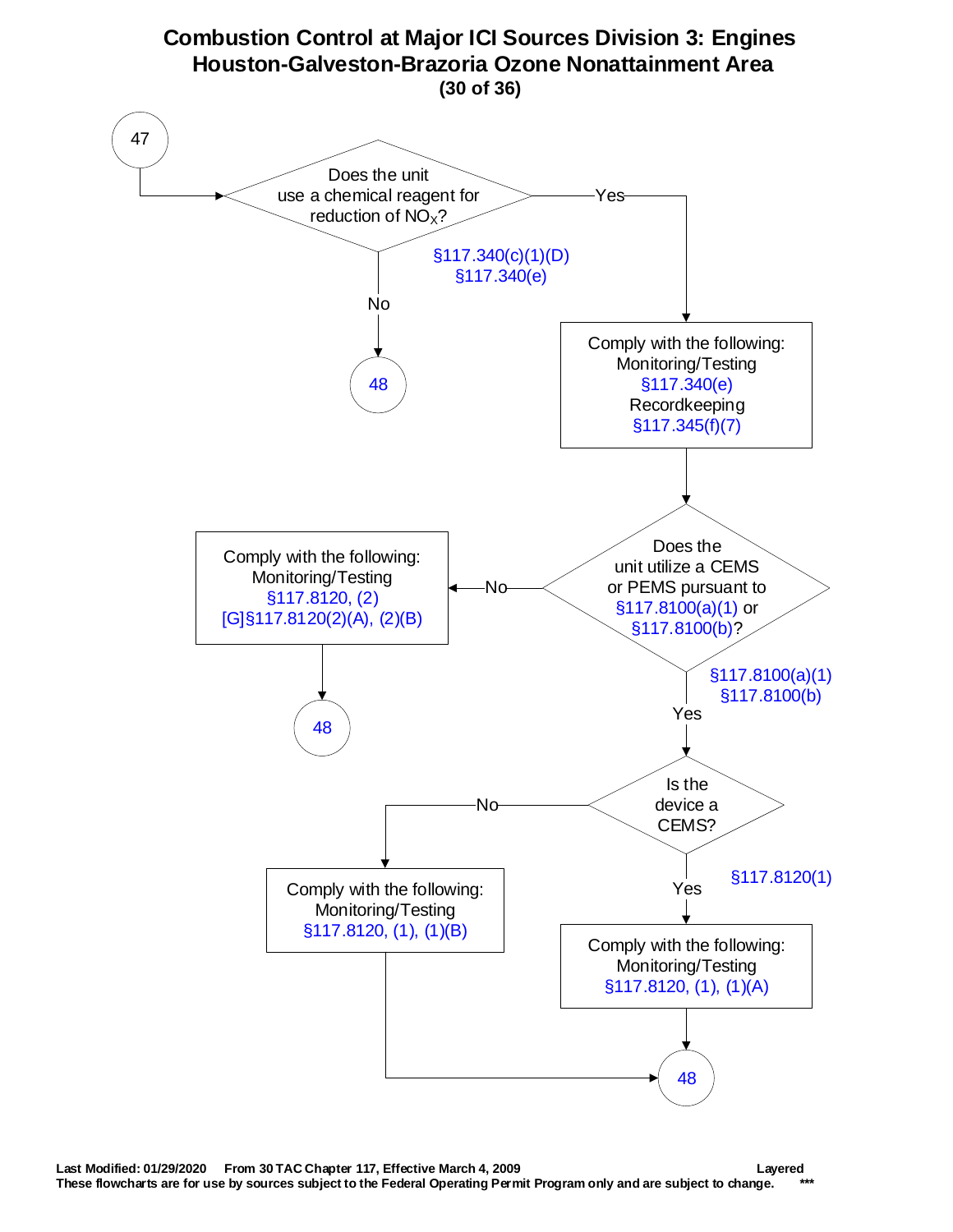<span id="page-30-0"></span>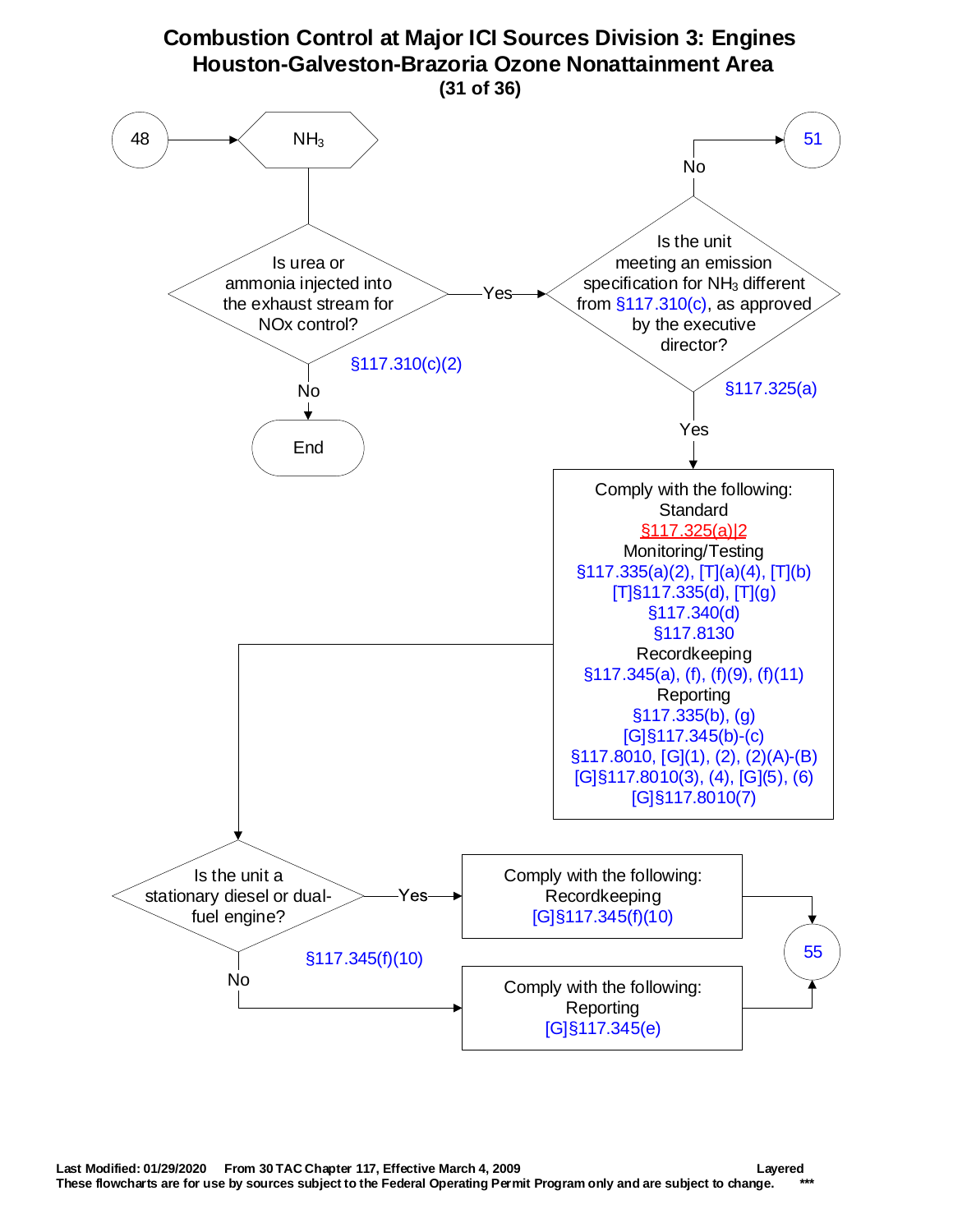### <span id="page-31-0"></span>**Combustion Control at Major ICI Sources Division 3: Engines Houston-Galveston-Brazoria Ozone Nonattainment Area (32 of 36)**

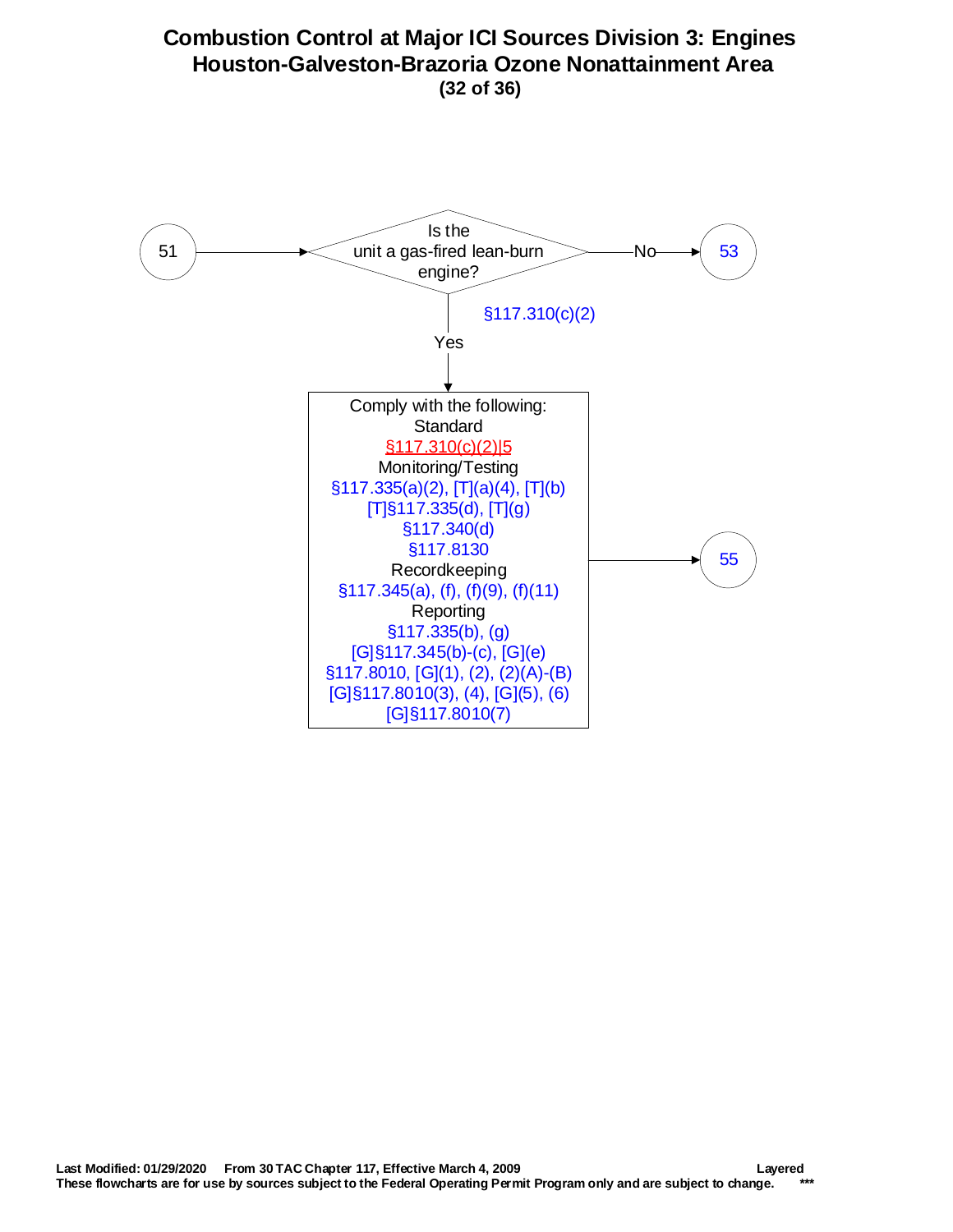#### **Combustion Control at Major ICI Sources Division 3: Engines Houston-Galveston-Brazoria Ozone Nonattainment Area (33 of 36)**

<span id="page-32-0"></span>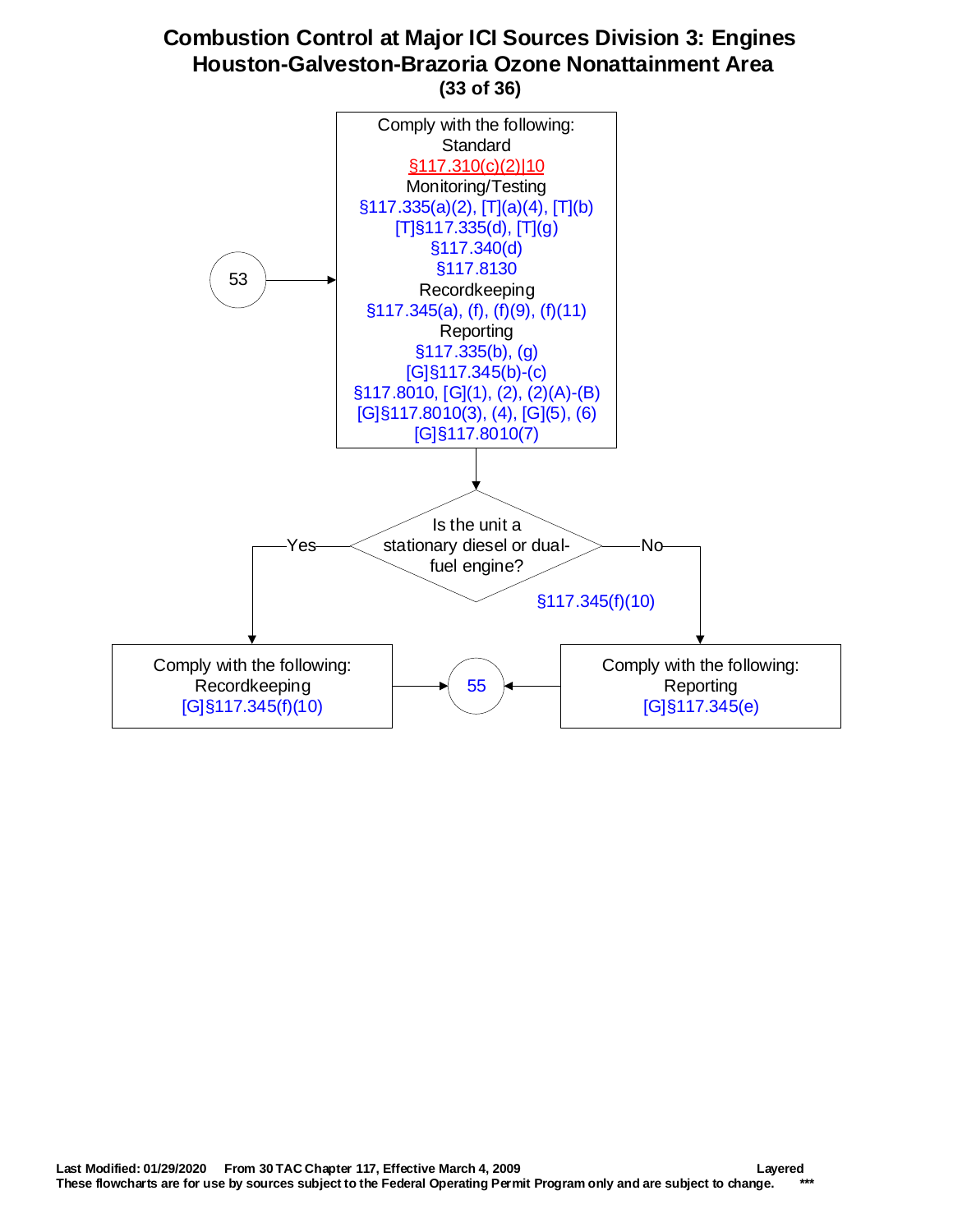<span id="page-33-0"></span>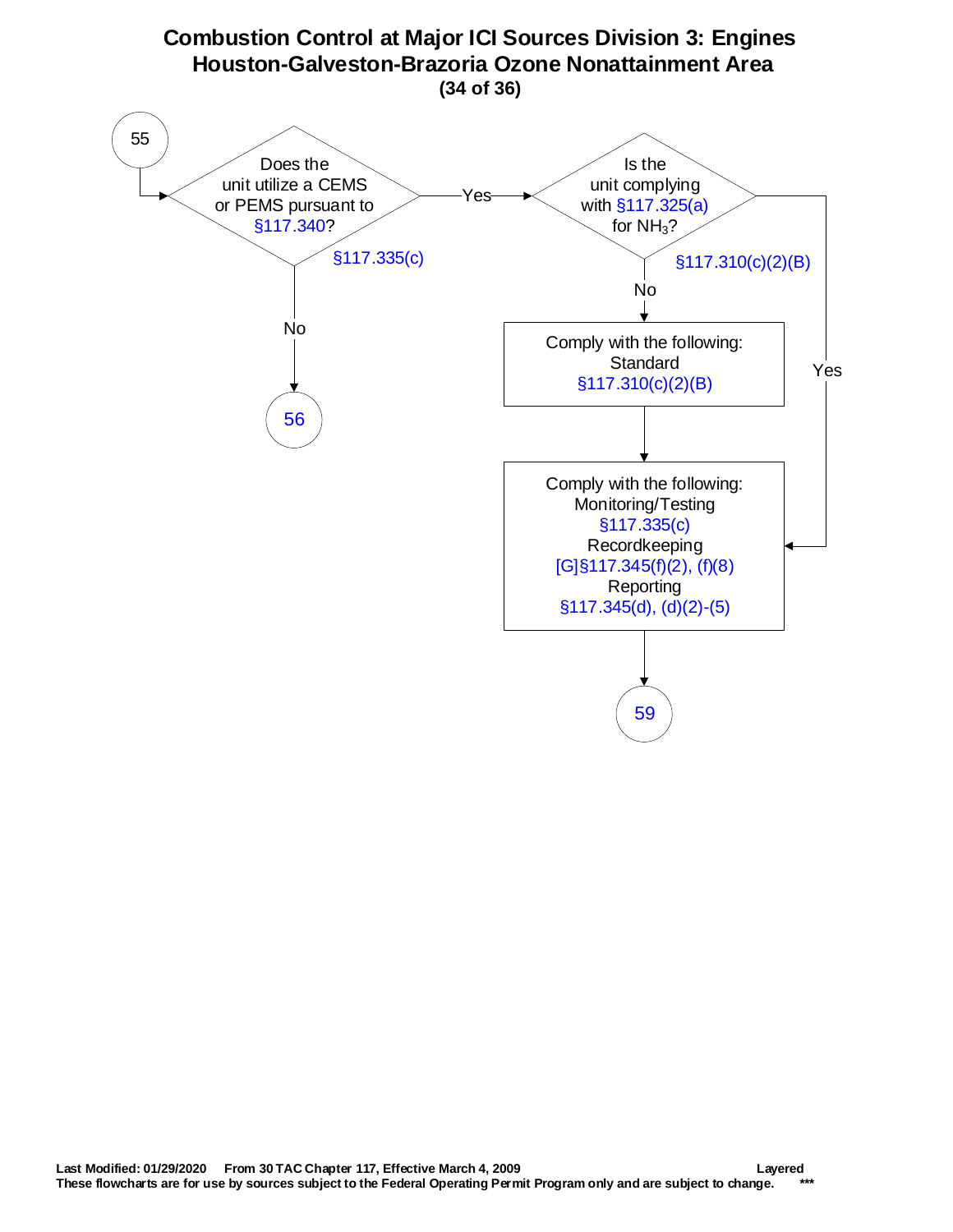<span id="page-34-0"></span>